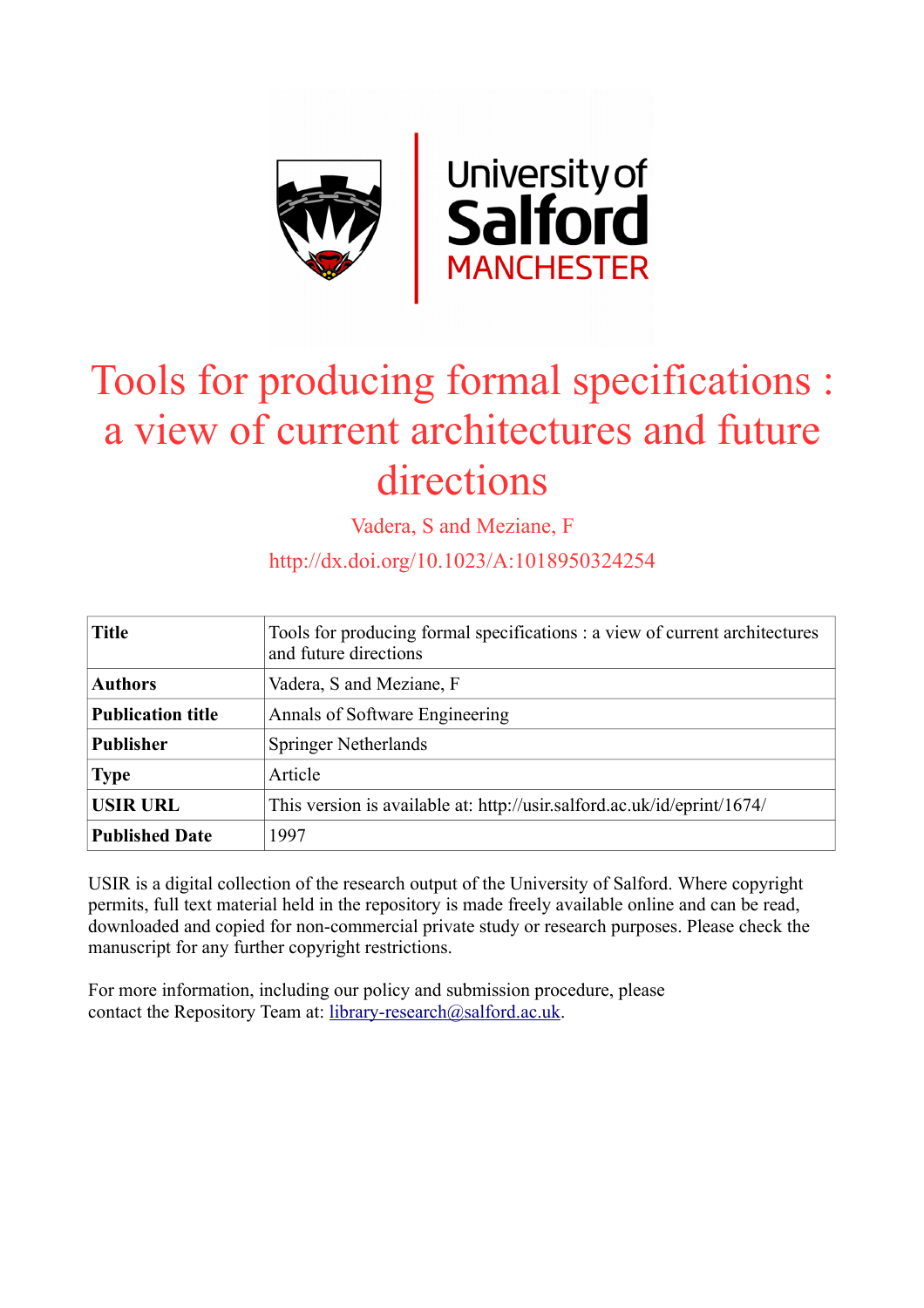## Tools for producing formal specifications: a view of current architectures and future directions

Sunil Vadera<sup>∗</sup>and Farid Meziane†

March 12, 2003

#### Abstract

During the last decade, one important contribution towards requirements engineering has been the advent of formal specification languages. They offer a well-defined notation that can improve consistency and avoid ambiguity in specifications.

However, the process of obtaining formal specifications that are consistent with the requirements is itself a difficult activity. Hence various researchers are developing systems that aid the transition from informal to formal specifications.

The kind of problems tackled and the contributions made by these proposed systems are very diverse. This paper brings these studies together to provide a vision for future architectures that aim to aid the transition from informal to formal specifications. The new architecture, which is based on the strengths of existing studies, tackles a number of key issues in requirements engineering such as identifying ambiguities, incompleteness, and reusability.

The paper concludes with a discussion of the research problems that need to be addressed in order to realise the proposed architecture.

<sup>∗</sup>Depart. of Computer and Math. Sc., University of Salford, Salford M5 4WT, UK † Inst. Software Technology, UNIMAS, 94300 Kota Samarahan, Sarawak, Malaysia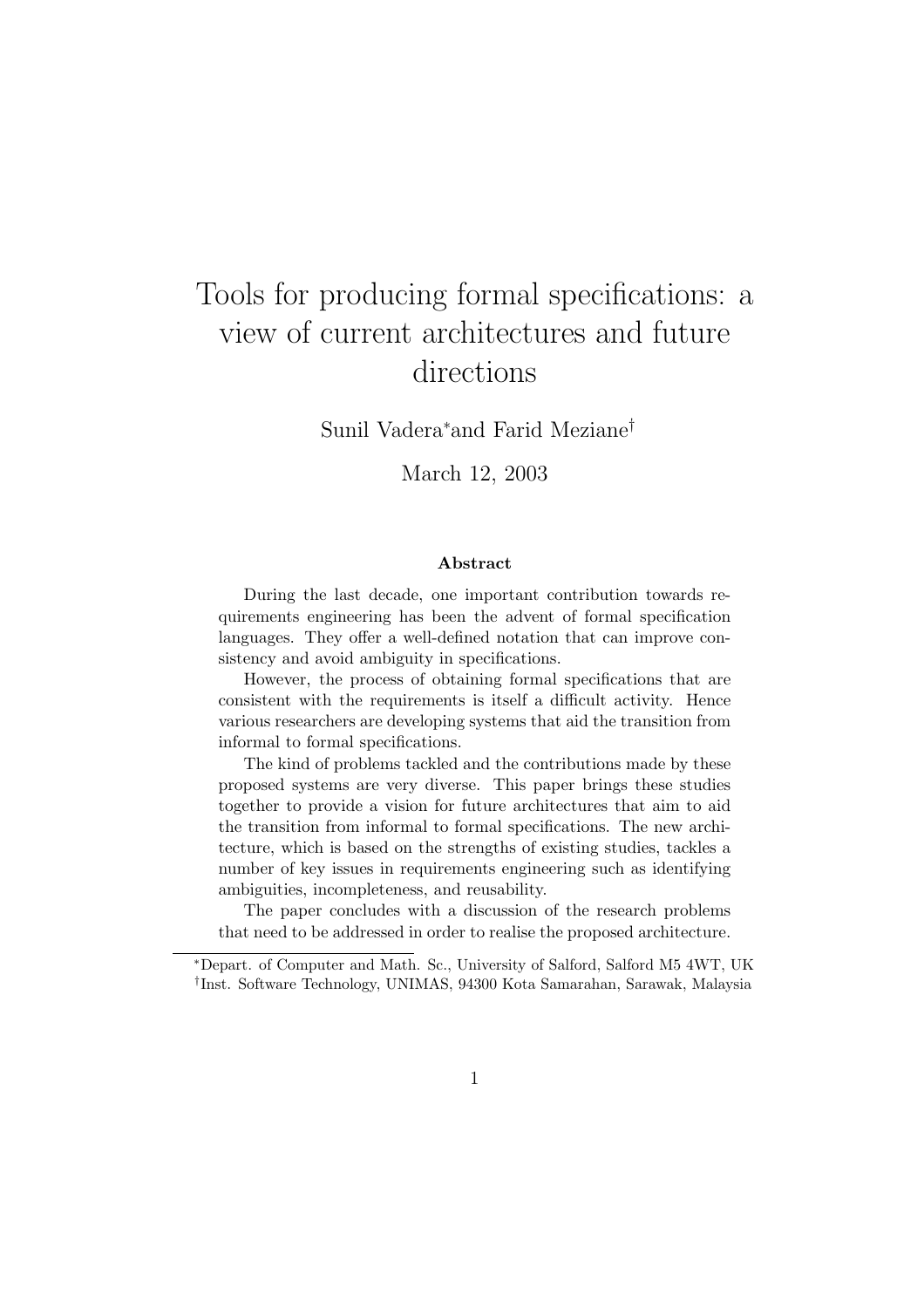## 1 Introduction

Requirements analysis is a critical step of the software development process. Failure to produce a correct requirements document will result in the production of the wrong system. However, requirements analysis is a very difficult, tedious and error-prone task. Difficult, because it relies on a wide range of domains, which in most of cases, are unknown to the analysts. Tedious and error-prone, since there is a feedback loop between users, analysts and developers that is volatile with time and involves groups of people from different backgrounds, each favouring a possibly different representation.

During the last decade, a lot of effort has been devoted to improving the requirements and specification phases of the software development process. These efforts have been accompanied by the development of various tools and representations. One important contribution has been the development of tools to aid the control and management of requirements documents. Examples of such systems include the PSL/PSA system [36] and the SREM project [6].

Another important contribution has been the advent of formal specification languages (e.g., Z [35], VDM [18], and their extensions). The benefits of formal methods for the developments of systems are widely recognised [7, 25, 8]:

- 1. Formal methods provide a well-defined specification language that can enable automatic consistency and type checking.
- 2. It is possible to use a formal specification as an aid to identifying possible test cases and as a basis for animation.
- 3. When using a formal method, it is possible to prove that a program satisfies its specifications.

However, formal methods have two major weaknesses. First, formal specifications may not be consistent with the requirements written in natural language. Second, formal methods are based on mathematical logic, making them hard for some analysts to comprehend. In addition, one expects that some informality will always exist in software development [5, 28].

In an attempt to improve this problem, several tools have been proposed for obtaining formal specifications from informal and semi-formal specifications. Some of the tools concentrate primarily on integrating semi-formal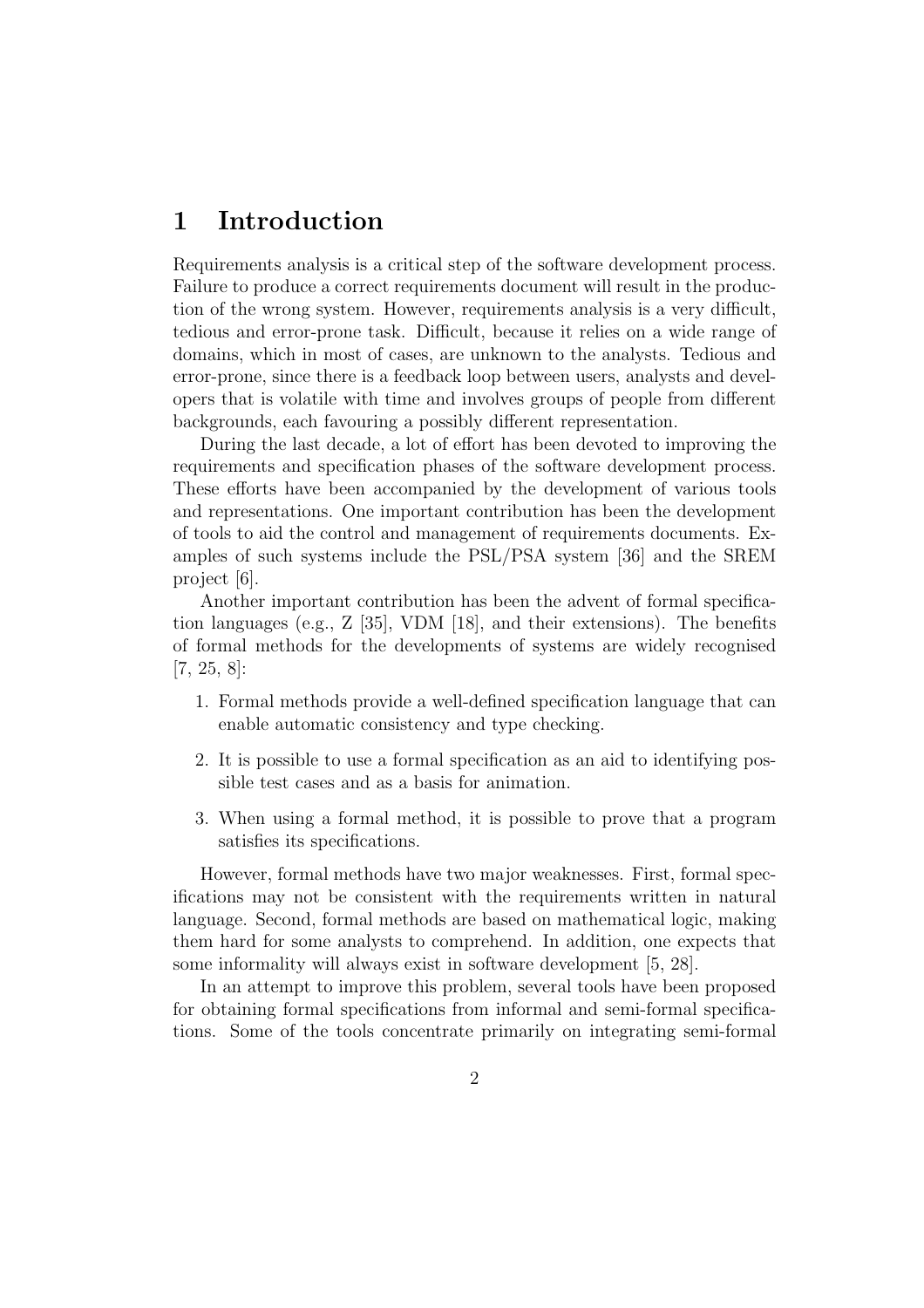notation (e.g. SSADM, data flow diagrams) with formal specification languages (e.g. [9, 27]). Other tools attempt to go further and aim to aid the production of formal specifications from informal specifications. This paper concentrates on this latter area since the integration of semi-formal and formal methods is already widely described (see [12] for a good recent survey).

Appendix A summarises the main proposals for obtaining formal specifications from informal specifications since 1977. As the summaries in the appendix suggest, the goals of the systems are quite different. None the less, each system contributes to the problem of obtaining formal specifications.

In this paper, we therefore examine the contribution made by each system and attempt to suggest an architecture that combines the strengths of the existing proposals.

The current systems can be divided into two broad categories: systems that are primarily knowledge based, and systems that are based on natural language analysis. Sections 2 and 3 summarise the main features of the systems in each category.<sup>1</sup> Section 4 draws together the lessons learned from these systems, and concludes with our view of the future direction of work on the formalisation of informal specifications.

## 2 Knowledge Based Identification of Formal Requirements

In this section, we summarise those systems we categorise as being knowledge based. That is, systems that make use of pre-defined domain knowledge as a basis for analysing requirements and producing formal specifications.

#### 2.1 The SPECIFIER system

The SPECIFIER system can best be viewed as a case based system [19] whose architecture is summarised by figure 1.

It takes as input an informal specification of an operation where the pre and post-conditions are given as English sentences. The verbs in the sentences are used to identify the concepts. The identified concepts are then used

<sup>1</sup>For conciseness, we only present those systems that have influenced the proposed architecture.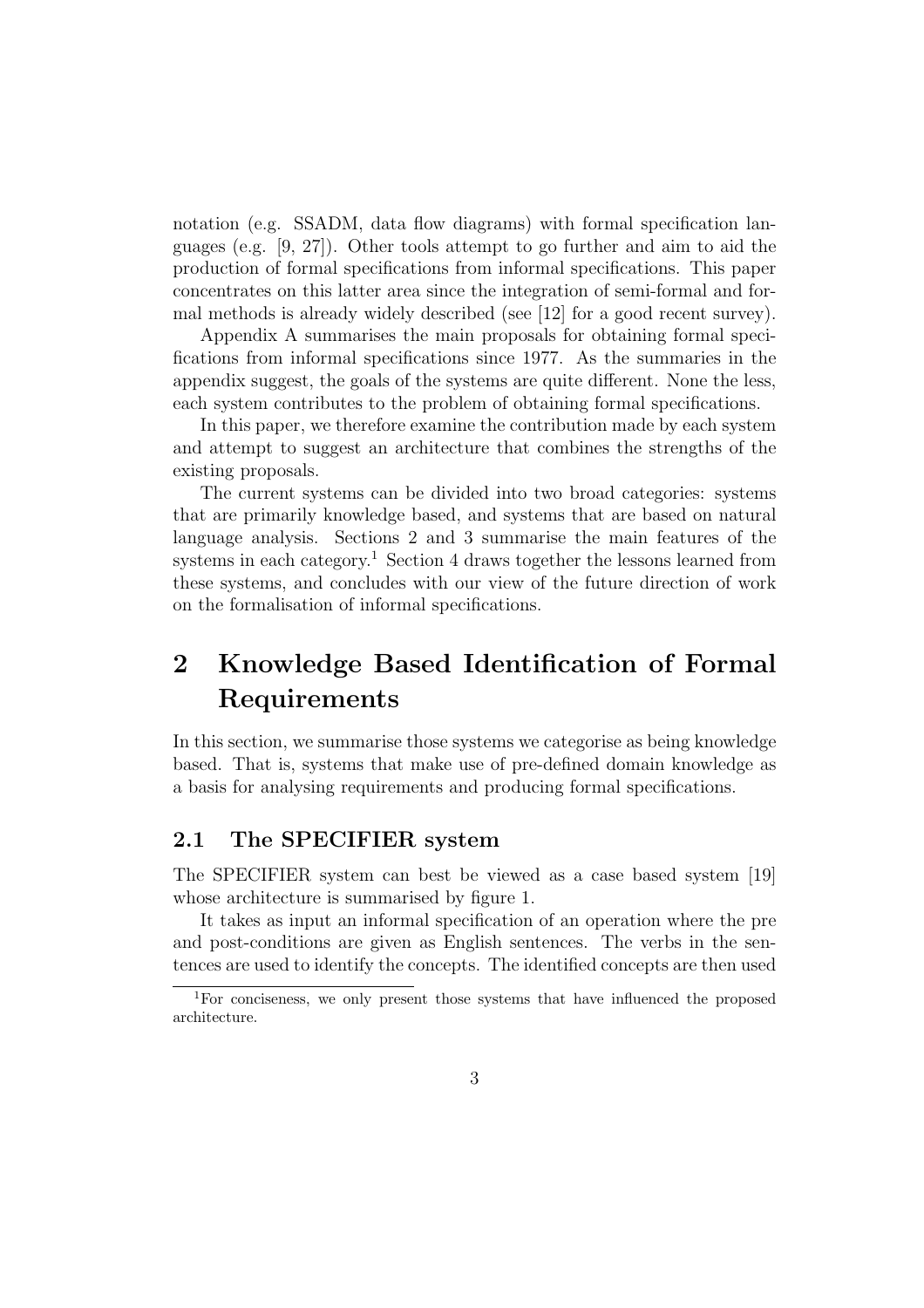

Figure 1: Architecture of the SPECIFIER System

to retrieve associated structure templates (represented as frames). These structure templates have slots that define the expected semantic form of the concepts and have associated rules that can be used to fill in the slots by using the informal specification. A set of rules is used to select specification schemas based on the identified concepts. The specification schemas are then filled by using the rules associated with the slots and the structures of the concepts. Once filled, the specification schemas produce formal specifications in a Larch-like language [14].

As an example, the authors define the "minimise" concept by a structure template that has three slots:

1. The function to be minimised (e.g. the cost, length, time, etc).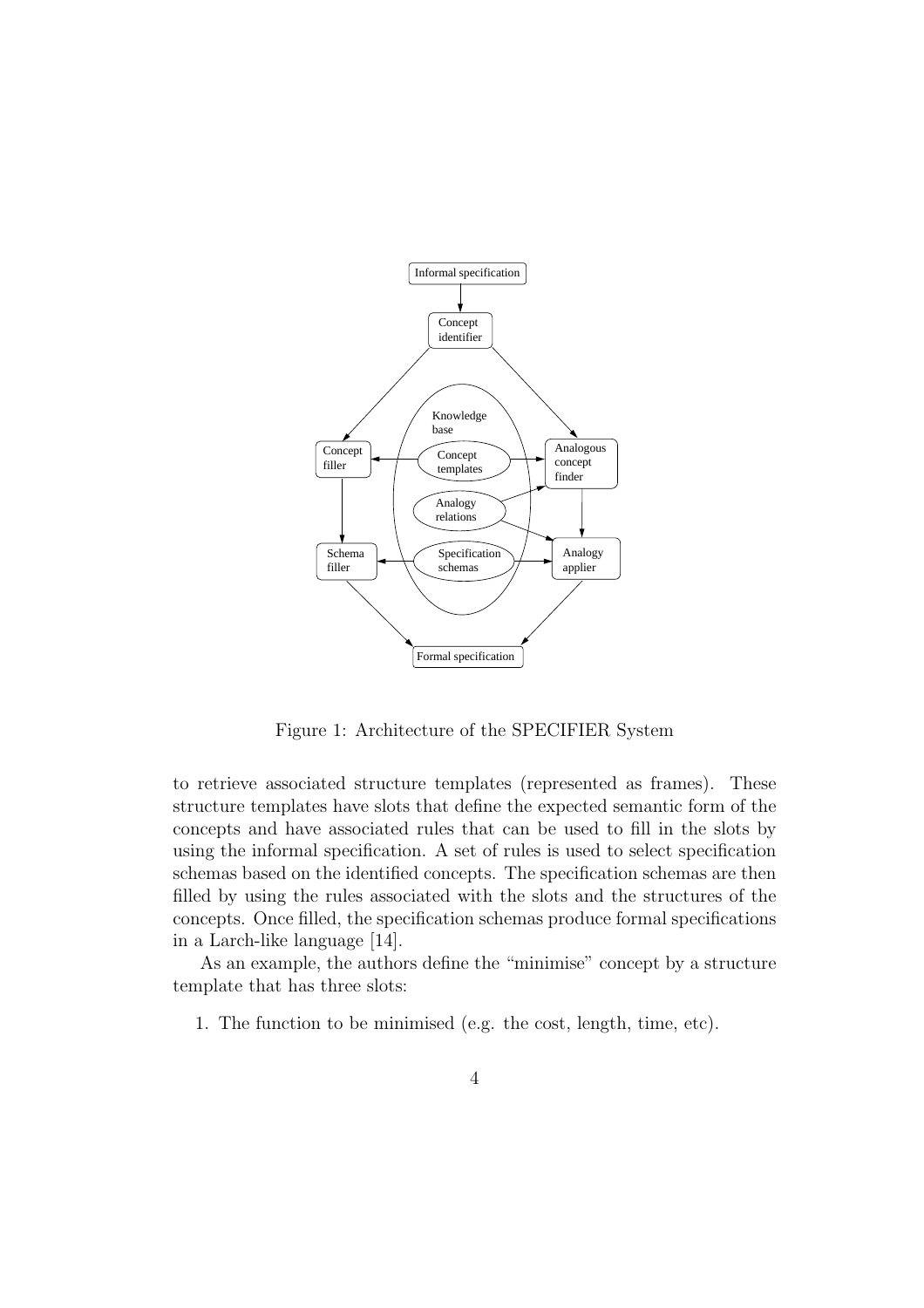- 2. The objects over which the minimisation is done (e.g. distance, lists).
- 3. The form of the output or minimised object.

Given this definition, an informal post-condition such as:

"the output l is a valid assignment that minimises the cost"

can provide the three slots as "cost", "valid assignments", "a valid assignment". This structure is, in turn, used to fill in the post-condition slot of a specification schema to give a formal post-condition.

When a concept does not have an associated specification schema, the SPECIFIER attempts to use analogy to obtain a specification. It first finds those concepts that have specification schemas and are related to the target concept by predefined "analogy" relations. It then identifies a concept, called the source concept, that has the most similar structure to the target concept in terms of the syntax and the semantic roles of the slots. Once a suitable analogous concept is identified, the structure trees are matched to obtain a mapping from the analogous concept to the target concept. This mapping together with the predefined relationships between the concepts are applied to the source specification in an attempt to obtain the target specification.

The matching process adopted by the SPECIFIER aims to find a one-toone relationship between the source and target structures. However, if this is not possible, an approximate analogy heuristic is used that allows partial matching between the structure templates.

The use of approximate analogy enables the system to utilise parts of previous specifications. SPECIFIER achieves this by ignoring those parts of the source specification that are not associated when finding the analogy. It also identifies those concepts and structures in the target structure that were ignored and attempts to develop specifications for them.

The SPECIFIER system has been demonstrated on small, but interesting examples. The authors have shown how a specification of the knapsack problem can be obtained by direct analogy from a specification of the minimum spanning tree problem given an initial relationship between the concepts of minimising and maximising. The authors also give an interesting illustration of how the specification of the maximum plateau problem can be obtained by approximate analogy with the specification of the minimum spanning tree problem.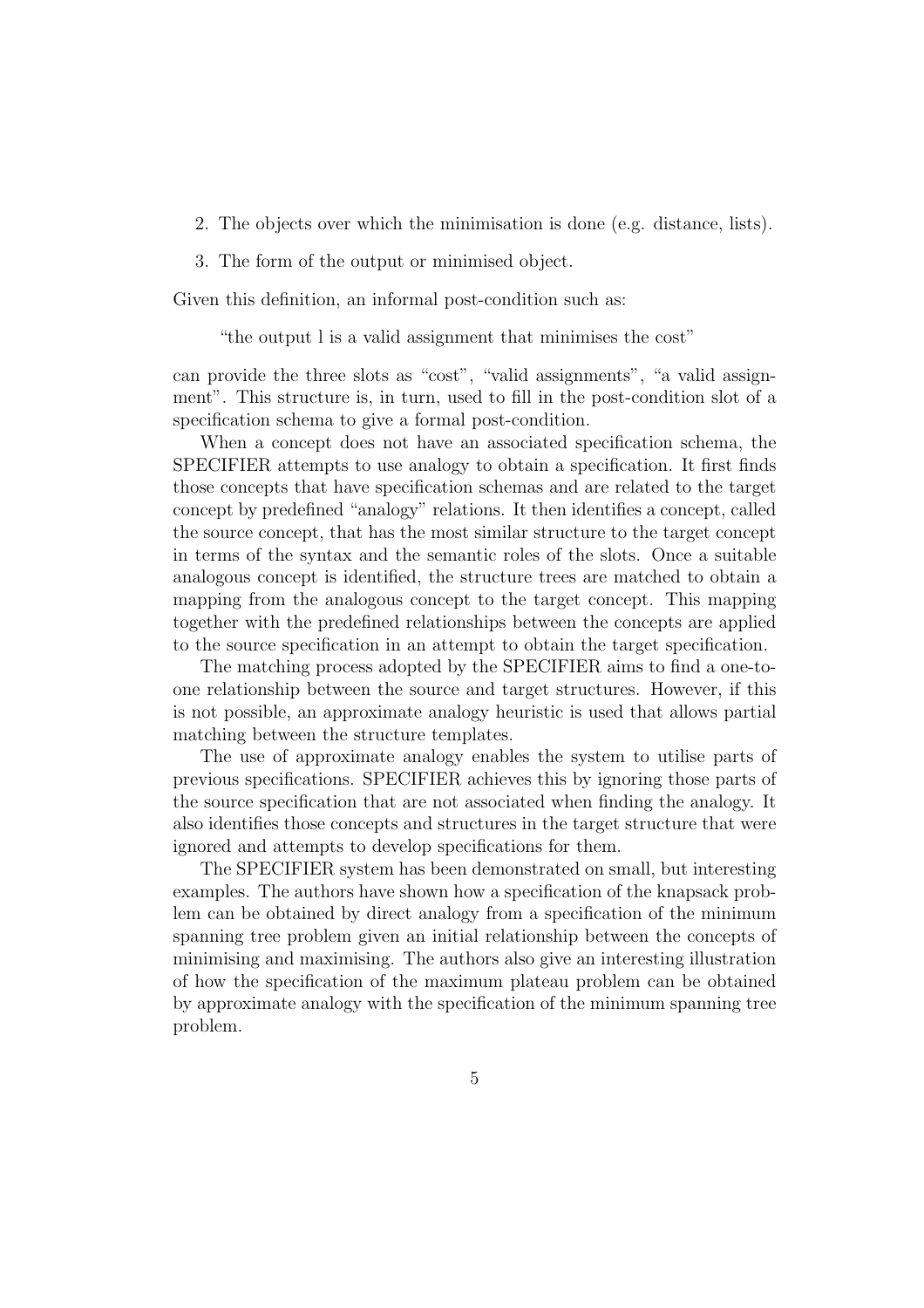#### 2.2 The Requirements Apprentice

The Requirements Apprentice (RA) [29, 30] is a part of the Programmer's Apprentice project [31] which deals with the requirements phase of the software life cycle. Its main aim is to assist an analyst in the creation and modification of requirements. The RA's architecture consists of three modules:

- 1. CAKE: a knowledge representation and reasoning system.
- 2. The executive: which offers a means of communication between the analyst and the RA.
- 3. The cliché library: a declarative repository of proto-typical information relevant to requirements in general and to the domain of specific interest.

The cliché library plays a central role in the RA system. It is organised as an inheritance hierarchy where each cliché is represented by a frame with associated constraints. Each frame defines what must be provided, what might be provided, as well as default information for instantiating a cliché. The associated constraints define the kind of invariants and restrictions one can expect to hold for a cliché. In addition, a special kind of constraint (called a pre-condition in the RA) defines when the RA can assume that a clich´e is applicable. The top level of the inheritance hierarchy is divided into three kinds of cliché :

- The environment. This includes clichés for different types of domains and concepts in the domains.
- The needs. The needs contain clichés that express the desires and objectives of the end-user.
- The system. This contains clichés that define proto-typical requirements for different classes of systems. For example, the information systems cliché attempts to capture a range of systems like library systems, stock control systems, etc.

Given such a cliché library, the RA is able to: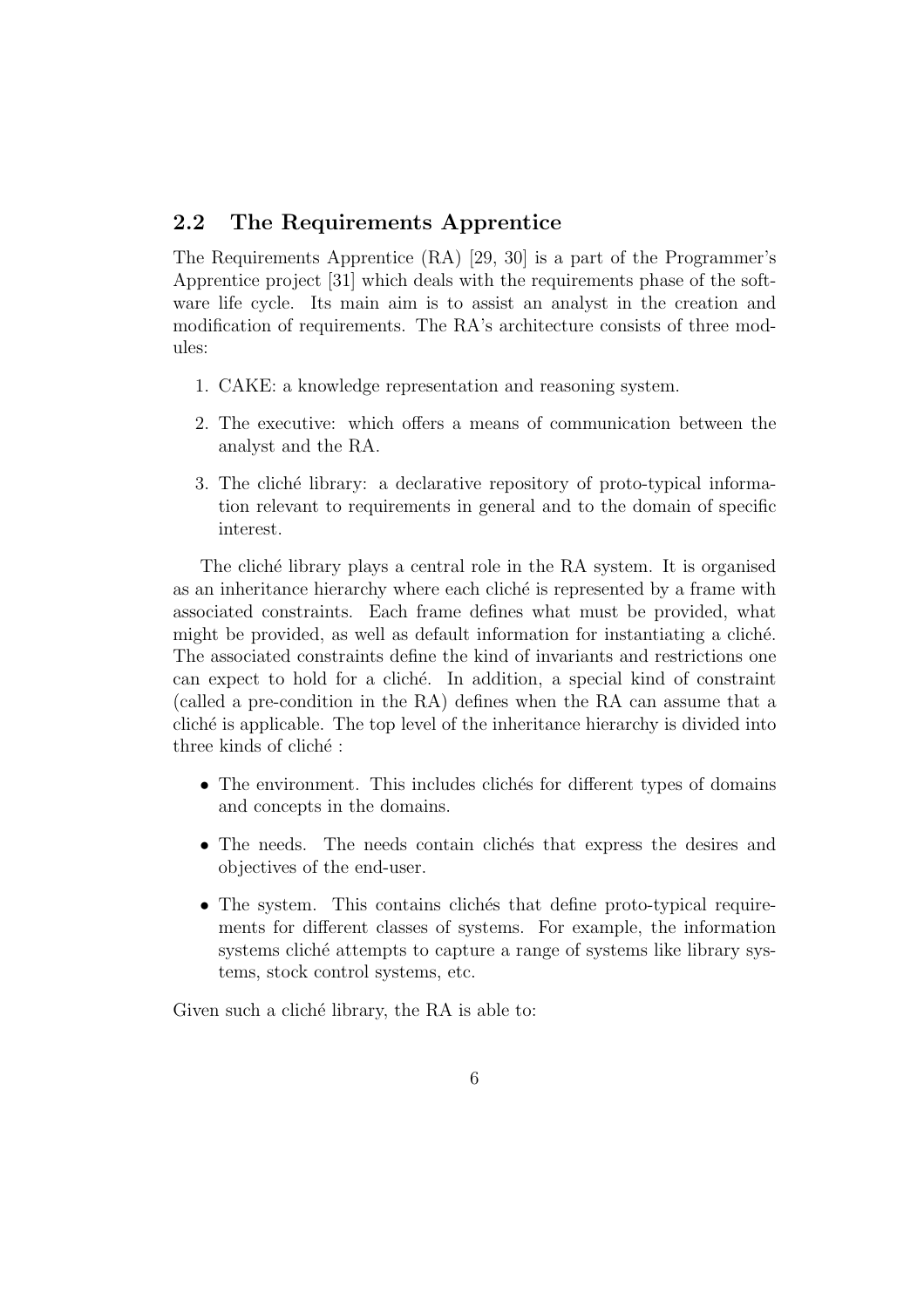- Allow reusability when an analyst's term coincides with a predefined cliché.
- $\bullet$  Identify incompleteness by highlighting information in a cliché that is required but has not been provided.
- Identify ambiguous terminology when several different clichés are thought to represent an analyst's concept.
- Detect certain kinds of conflicts by using CAKE to demonstrate that a constraint has been violated.

The RA does not require that the cliches are filled in any particular order, or are completely and unambiguously filled before continuing with other requirements. Instead, it maintains a list of pending issues; thereby allowing the analyst to encode the requirements as they occur and evolve.

#### 2.3 The ARIES system

ARIES (Acquisition of Requirements and Incremental Evolution of Specifications) is part of a more general tool known as the Knowledge-Based Software Assistant [13]. ARIES aims to provide the analyst with a tool that can help to evaluate system requirements and codify them into formal specifications. The developers of ARIES identify four major activities during the requirements analysis phase: acquisition, reasoning, evolution and presentation. These activities are supported by an architecture that consists of:

- A modularised central knowledge base of requirements information.
- A single internal knowledge representation of the requirements.
- An interface to enable an analyst to view the internal knowledge.
- A tools to manage, analyze and support the evolution of requirements.

The requirements knowledge can be shared by different systems or analysts during the requirements and specification phase, and therefore needs to be modularised. In ARIES, this modularisation is achieved by allowing the use of workspaces and folders.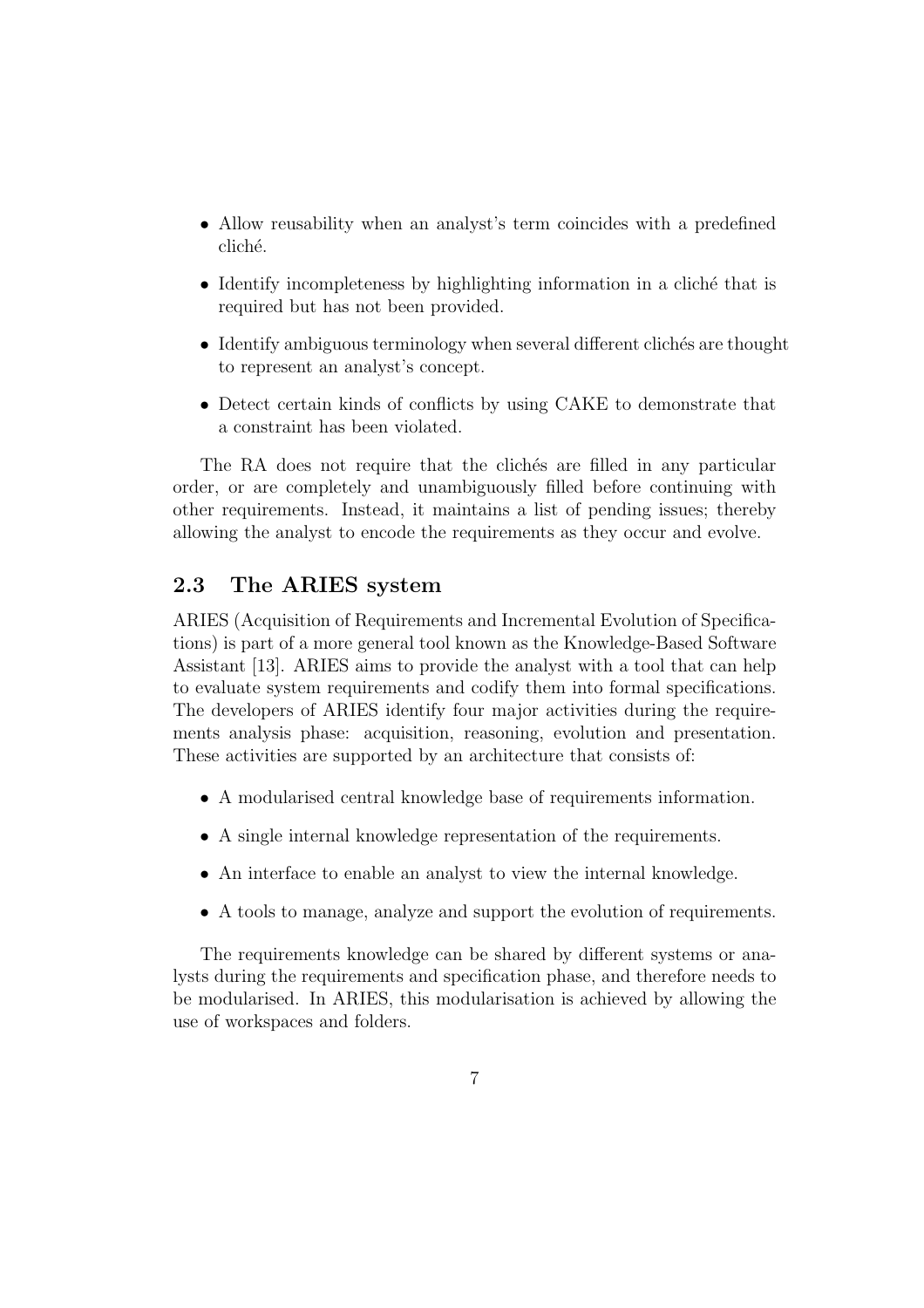Whenever an analyst works on a problem, it is in the context of a particular workspace. Each workspace consists of a set of folders. A folder consists of declarations of types, instances, relations, events and invariants about a particular aspect of the requirements.

A key feature of ARIES is its capability for presenting different views of the requirements as they are being developed. To give a flavour of its capabilities, we now summarise the example given by the authors. The example involves the specification of an advanced automation system (AAS) [15]. The AAS is composed of several functional areas such as radar data processing and flight plan processing. One particular functional area is the transfer of control of the aircraft between controllers and facilities. This process is called the "handoff". The requirements concerning "handoff" are recorded in several folders, the main one is called handoff. The handoff folder contains declarations of the relations and events. For example, relations such as handoff in progress and events such as the *initialisation* of the handoff are specified by presenting their types and their relationships with other events. Thus, in defining the *initialisation of the handoff* event, an analyst notes that it is related to the current controller and the receiving controller. The analyst can also provide pre-conditions and post-conditions for events.

Once some initial information is specified, ARIES allows one to view the knowledge in different forms. Thus, the event initialisation of the handoff can be viewed in four different modes:

- 1. The describe-object presentation view displays the event as an object with its associated objects and their values.
- 2. The event taxonomy presentation view displays the event as a graph of related objects.
- 3. The English paraphrase presentation outputs an informal description of the event.
- 4. The formal presentation outputs the formal specification of the event in the ERSLA specification language [39].

There are several problems in achieving these modes of presentation that are worth mentioning: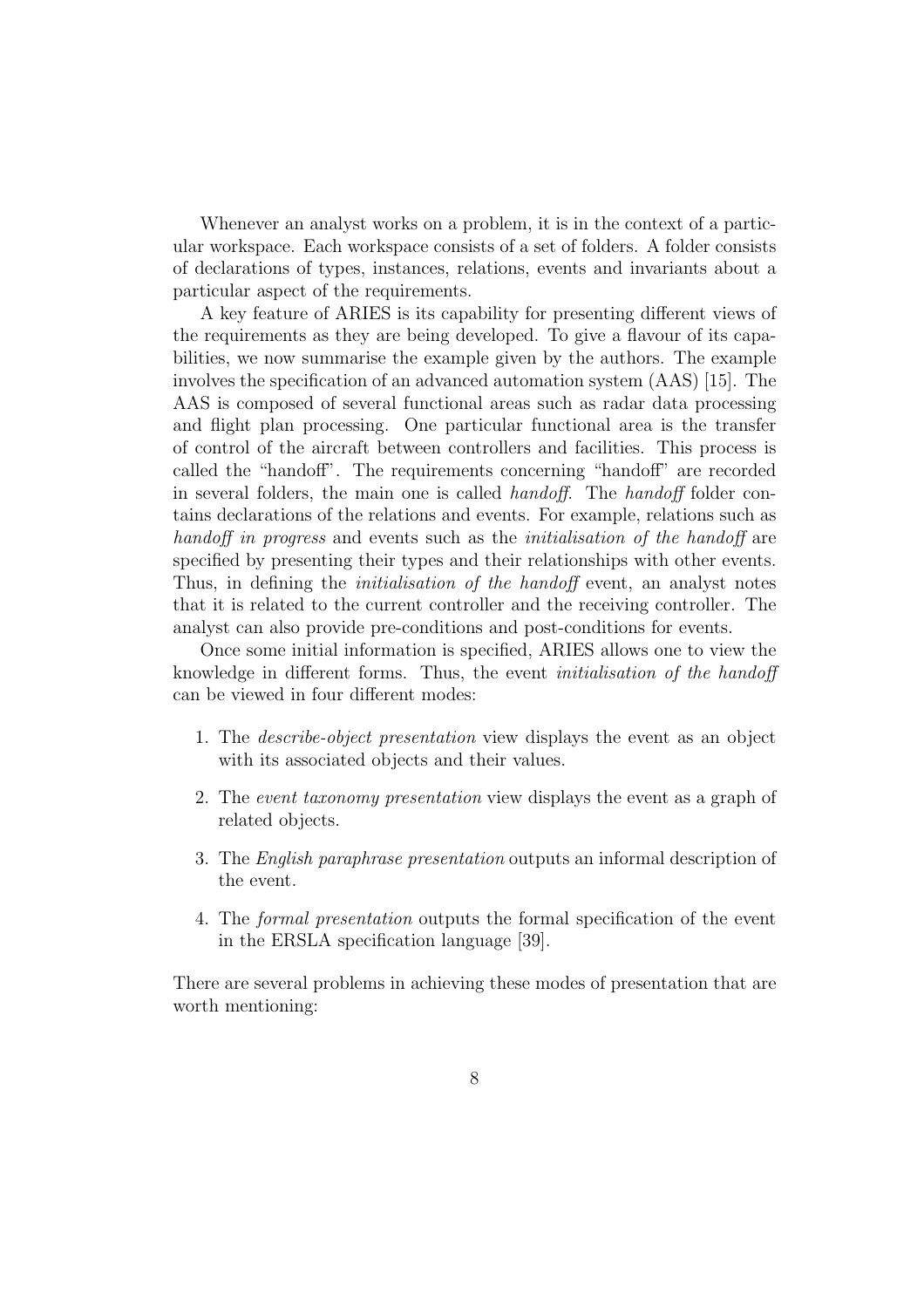- 1. Intractable computations. Some automatic computations such as the state-transition presentation, are intractable in the ARIES system. This is particularly due to the difficulty of deriving pre-conditions and post-conditions for arbitrary events.
- 2. Incompatibility. Incompatibility arises when an internal representation makes use of constructs not present in the specialised presentation.
- 3. Ambiguity and incompleteness. Sometimes objects are introduced into the ARIES knowledge without specifying their category (i.e., type, class). This incompleteness is a problem for specialised categories. Two methods are used to resolve this problem depending on the specialised representation being employed. The first method is to omit from the presentation those object that are not completely known. This method is used in the type taxonomy representation. The second method is to assign default categories to the objects to enable their presentation.

When reviewing the requirements, an analyst may detect ambiguities, incompleteness or some missing requirements. The analyst can perform the appropriate modifications using the evolution transformations provided by ARIES. Once an analyst selects one of the 180 available transformations, ARIES guides the analyst through the changes in a manner that avoids introducing ambiguities or inconsistency.

## 3 Tools based on Natural Language Analysis

In this section, we describe some of the systems that are based primarily on the use of techniques from natural language understanding.

#### 3.1 The NL2ACTL System

The system NL2ACTL aims to translate natural language sentences, written to express properties of a reactive system, to statements of an action based temporal logic. It takes each sentence, parses it, and attempts to complete it by identifying any implicit information that is required to produce a well-formed expression in the action based logic (called ACTL [26]). As an example, consider the following sentence (taken from [11]):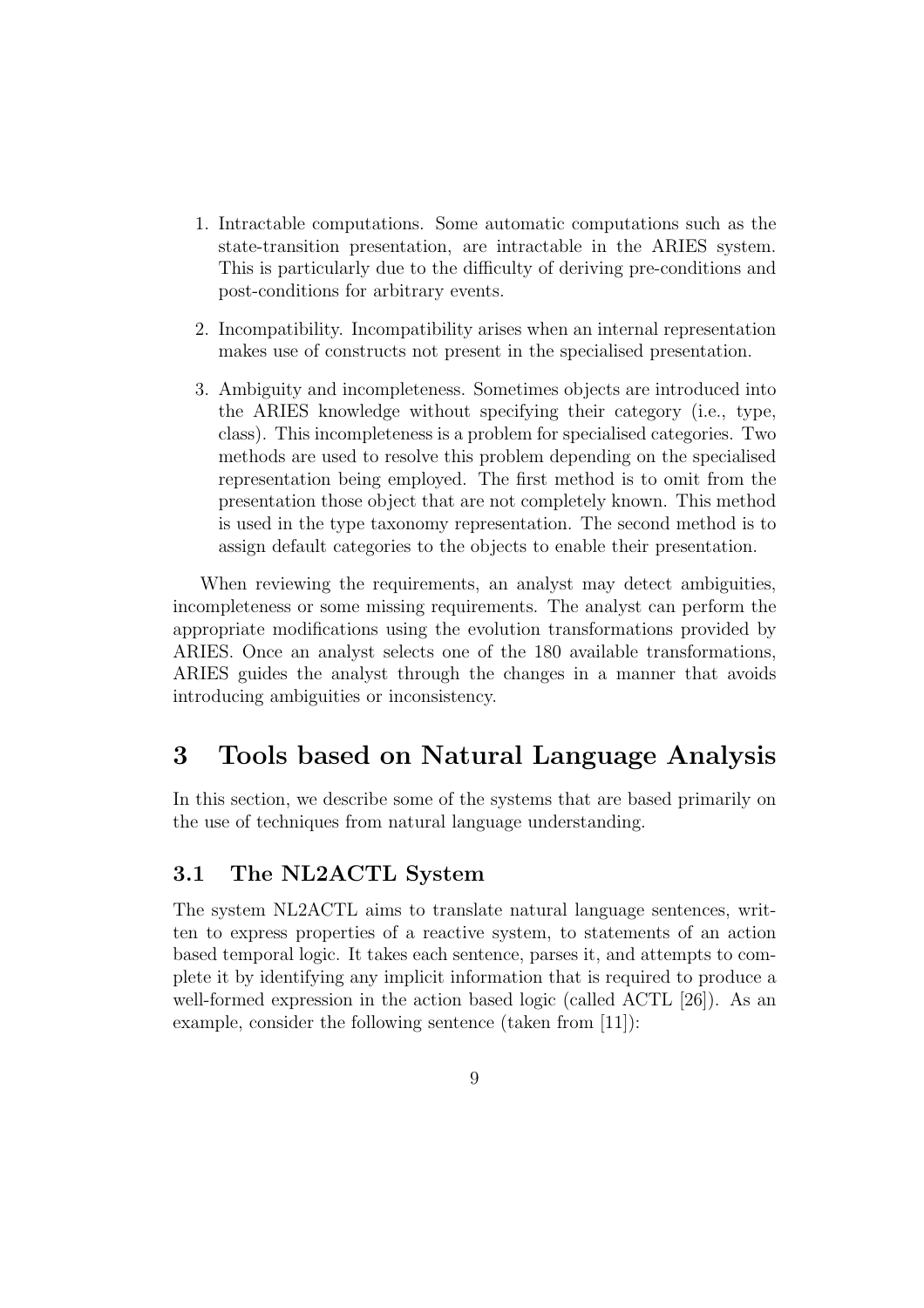"It is always possible to insert a coin."

Based on the presence of "always" in this sentence, NL2ACTL produces an ACTL expression that is equivalent to the following completed or extended sentence:

"For all states there exists a computation path starting with the action coin."

In general, a sentence may not have enough information to produce a wellformed ACTL expression. Thus, a sentence may omit information about when an event occurs, or about the future truth of an expression. When it is unable to identify such information, which may be present implicitly, NL2ACTL requests the information from the user. As an example, the authors give the following sentence:

"It is possible to insert a coin."

When faced with this sentence, the system responds by asking the user to specify whether this will be "soon" or "eventually".

There are two important contributions made by the work on NL2ACTL. First, NL2ACTL shows that it is possible to utilise existing natural language processing tools (a system known as PGDE [22]) to develop grammars that are useful for analysing English sentences and for producing formal specifications in a given domain. Second, NL2ACTL demonstrates that when there is a specific application domain and target formal specification language in mind, one can develop a system that can help to identify incompleteness at a detailed level.

The main weakness of the work on NL2ACTL is that the grammar developed may be too specific to the domain of application. That is, the grammar used by NL2ACTL is not a general grammar for English nor is it based on any semantic theory of language. Instead, the grammar has been developed in a bottom up fashion based on the kind of sentences that the authors expect users to provide when describing reactive systems. In particular, the authors obtained their initial grammar by first examining the kind of sentences that arise in a vending machine application, and then manually translating the sentences to ACTL formulae. Based on this experience, the grammar was developed to predict the implicit information and includes attached semantic functions to obtain the ACTL expressions.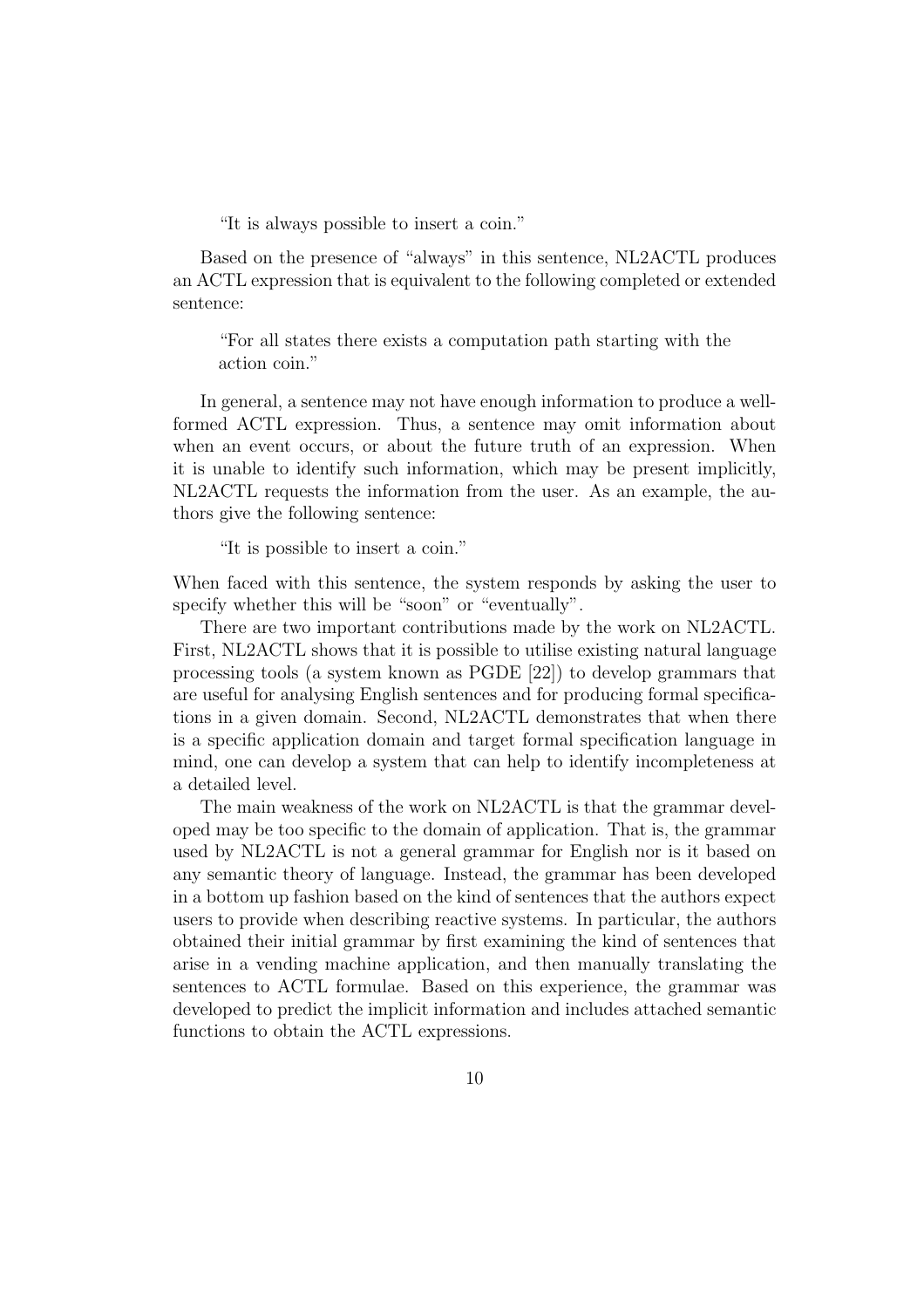#### 3.2 The FORSEN System

The aim of the FORSEN (Formal Specifications from English) system [37] is to assist in the formalisation of informal specifications. It is based on the view that much of the work in the area of natural language understanding can be utilised to aid the production of formal specifications. In particular, much attention has focused on the problem of handling ambiguities and quantification. For example Warren and Pereira's [38] system for natural language queries for a geographical database and McCord's [23] work for a student database both tackle these problems. The architecture of the FORSEN system is illustrated by figure 2.



Figure 2: Architecture of the FORSEN system

As this figure shows, the FORSEN system is an interactive one. It does not assume that the original specification is complete or that it is consistent. The first phase of the FORSEN system is the analysis of the English requirements. This analysis is done sentence by sentence. If a sentence is ambiguous, it displays several alternative interpretations. The user is then required to select the intended meaning. At the end of the first phase, each sentence has a single associated meaning (represented in McCord's logical form language [23]).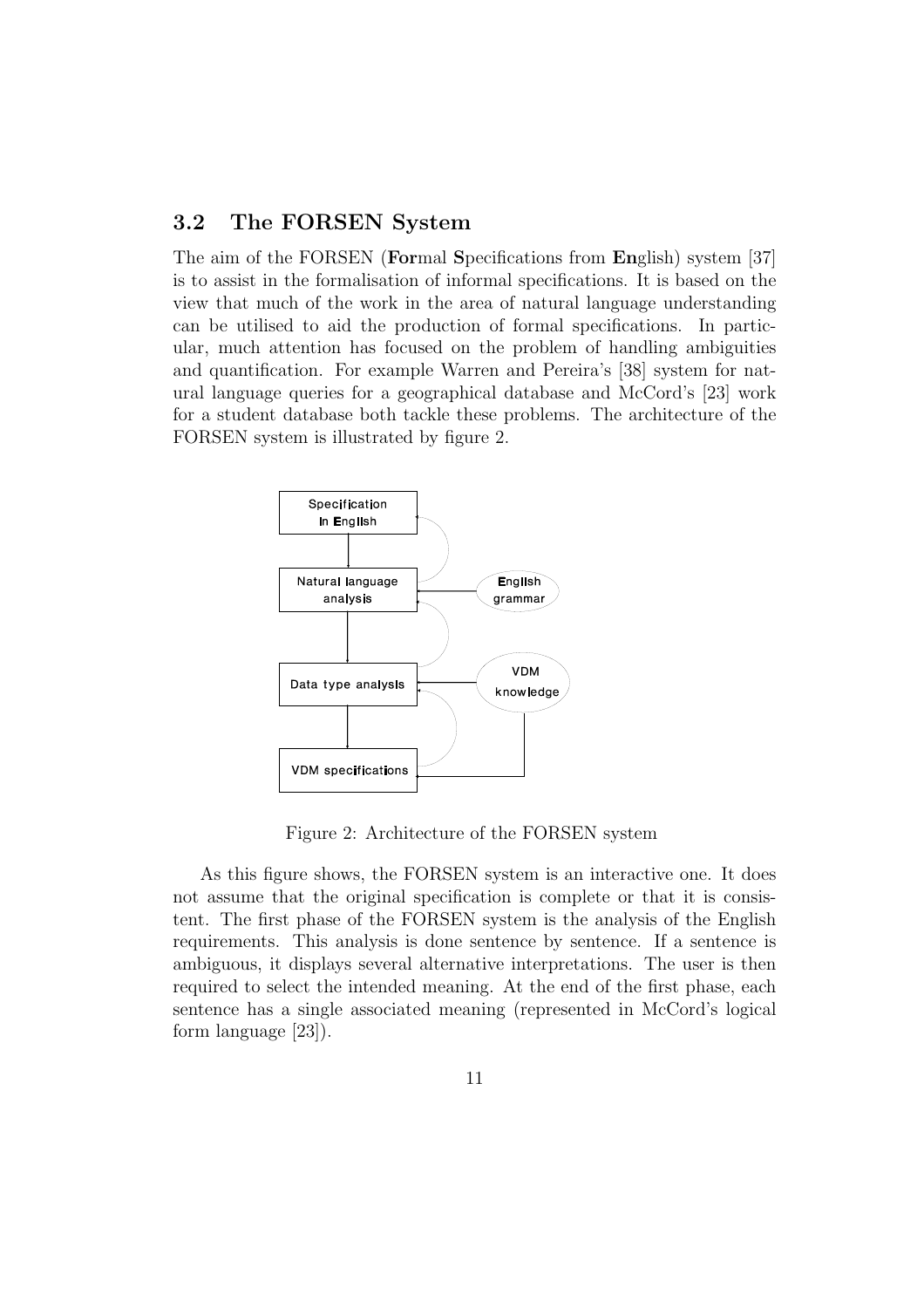The second phase of the FORSEN system identifies an entity relationship model. The entities and the relations are extracted from the nouns and verbs of the logical forms. The quantifiers defined by the logical forms are used to suggest default values for the degrees of the relations. This intermediate phase, between the informal specifications and the formal ones, is desirable for several reasons:

- 1. Entity relationship models offer a more natural visual view of the relationships than predicates nested in logical expressions. In particular, an analyst is used to identifying missing entities or relationships in entity relationship diagrams.
- 2. It enables the use of previous research that translates semi-formal representations to formal representations (e.g.[9, 27]).

The developed entity relationship model is then translated to a VDM data type. The last phase of the FORSEN system is the generation of VDM specifications. FORSEN generates specifications by filling in pre-defined schemas for a common range of operation specifications such as adding items, deleting items, and listing items that satisfy some conditions.

The main strengths of FORSEN are its ability to identify ambiguities in English specifications, and its capability for producing entity relationship models. Both these capabilities are produced by using general natural language analysis techniques and, unlike NL2ACTL, are not the result of a domain specific grammar. The main weakness of the FORSEN system is that it only generates a limited range of common specifications based on pre-defined schemas.

## 4 Discussion and Conclusion

As the above summaries suggest, each of the approaches has its own strengths and weaknesses. In this section we attempt to bring together the contributions made by each system and propose a more complete architecture for a system that aids the development of formal specifications.

First, section 4.1 begins by contrasting the contributions made by each of the systems. Then, section 4.2 proposes an architecture that aims to build upon the strengths of the existing systems and attempts to provide more complete support for the development of formal specifications.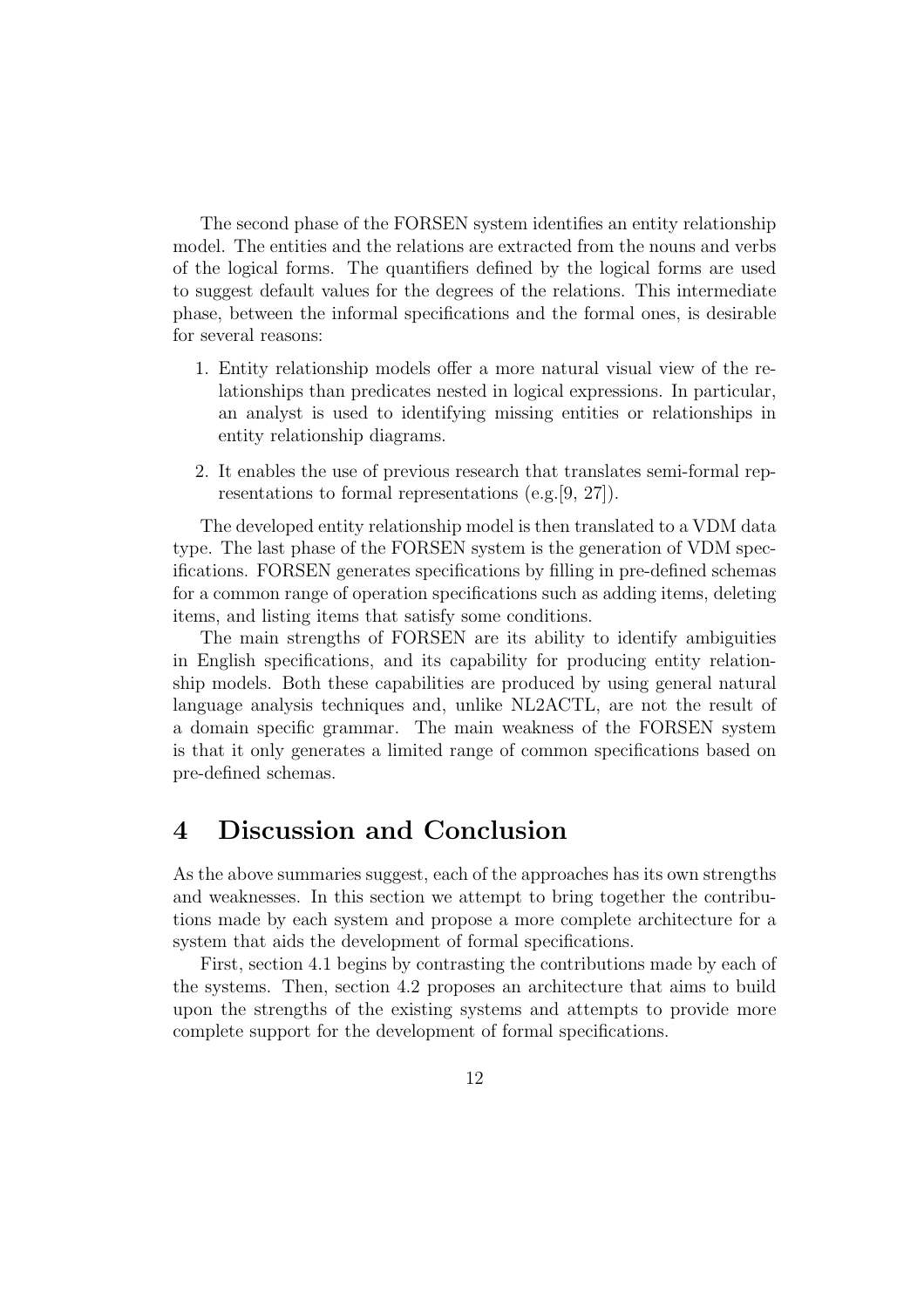#### 4.1 Contributions made by the systems

In order to obtain a coherent picture of the current capabilities of the above systems, we present the main contributions of each system with respect to:

- The position of the system within the requirements life cycle.
- The identification of incompleteness, inconsistencies and ambiguities.
- The kind of specifications they produce.

#### 4.1.1 Position within the requirements life cycle

Before positioning the various systems within the requirements life cycle, it is worth reviewing the main phases of the life cyle.<sup>2</sup> The cycle normally begins with the elicitation phase. This usually involves the use of interviews, questionnaires and consultation of the documentation. When 'enough' information is gathered, a document is produced that constitutes the requirements definition. This document usually represents the basis of a contract between the client and the analyst. Provided a system is considered feasible, a more detailed document, called the requirements specification, is written to define the expected services, constraints and limitations of the proposed system. This requirements specification provides a basis for developing a software specification that is meant to be an abstract description of the software design. Although, the software specification can be written in various notations, this paper focuses on systems for producing formal specifications.

The systems examined in this paper offer only a limited amount of support for the requirements elicitation phase. Thus, they do not offer much help in the acquisition of domain knowledge (to the same extent, as say KADS [33] does) or in the identification and maintenance of stakeholders' views. The knowledge based systems, do however, offer some help: when a new system is in the same category as a previously 'encoded' system, their attempt to reuse the structures of the previous system (e.g. via a cliché in  $RA$ ) can lead to the elicitation of additional requirements. In contrast, the systems based on natural language processing only help with elicitation at a more detailed level. That is, the detection of ambiguities or lack of adequate information to obtain a well-formed logical statement can lead to prompts for further

<sup>2</sup>Requirements terminology differs in the literature. Here we adopt that used in [34].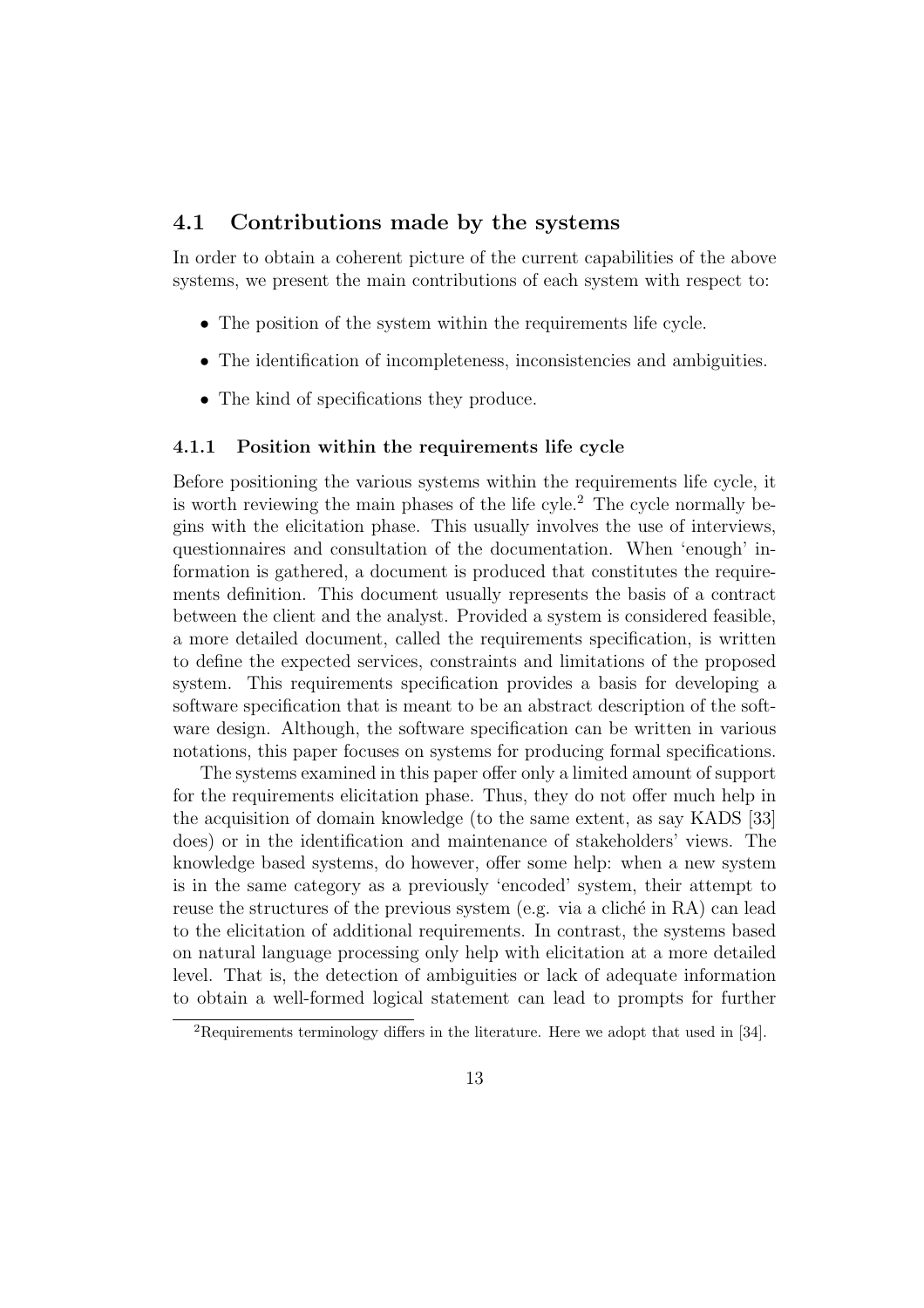information. For example, when FORSEN is presented with the following sentence [37]:

"The pilot draws the tracks of the route on the map"

It notices that the sentence is potentially ambiguous and asks the analyst to select an alternative, unambiguous form.

A number of systems aid the transition from an informal requirements specification to a formal specification. The SPECIFIER takes natural language descriptions of pre and post-conditions of operations and uses keyword matching to identify the concepts. The concepts then lead to the templates that result in the formal specifications (as described in section 2.1). Keyword matching, which includes ignoring quantifiers and prepositions, is not a proper basis for obtaining the intended semantics of the specification. That is, post-conditions with very different quantifiers could lead to the same specification. In contrast, the systems NL2ACTL and FORSEN, use a grammar as a basis for taking English sentences as input and are able to produce formal specifications. Both, however, are limited in the kind of requirements that can be formalised. The FORSEN system is limited by the problems of handling conjunctions and pronouns that it inherits from natural language analysis. The NL2ACTL system is limited by the fact that it uses a domain specific grammar instead of a general grammar based on linguistic theory.

#### 4.1.2 Identification of incompleteness, inconsistencies and ambiguities

The systems reviewed adopt a rich variety of methods for identifying ambiguities and incompleteness. The FORSEN system uses natural language analysis techniques to identify ambiguities. Users may also detect some incompleteness by examining the generated ER model. For example, in a case study concerned with a flight planning databases system [37, p759], the FORSEN system analysed an English specification and produced an ER model. Although a majority of the ER model it produced was correct, it omitted a relationship between two entities: 'waypoints' and 'route'. This omission was spotted on the ER model and an additional sentence expressing the relationship "a route is composed of waypoints" was added. FORSEN, however, adopts only one view of the requirements. In contrast, ARIES uses many views. These different views increase a user's chance of spotting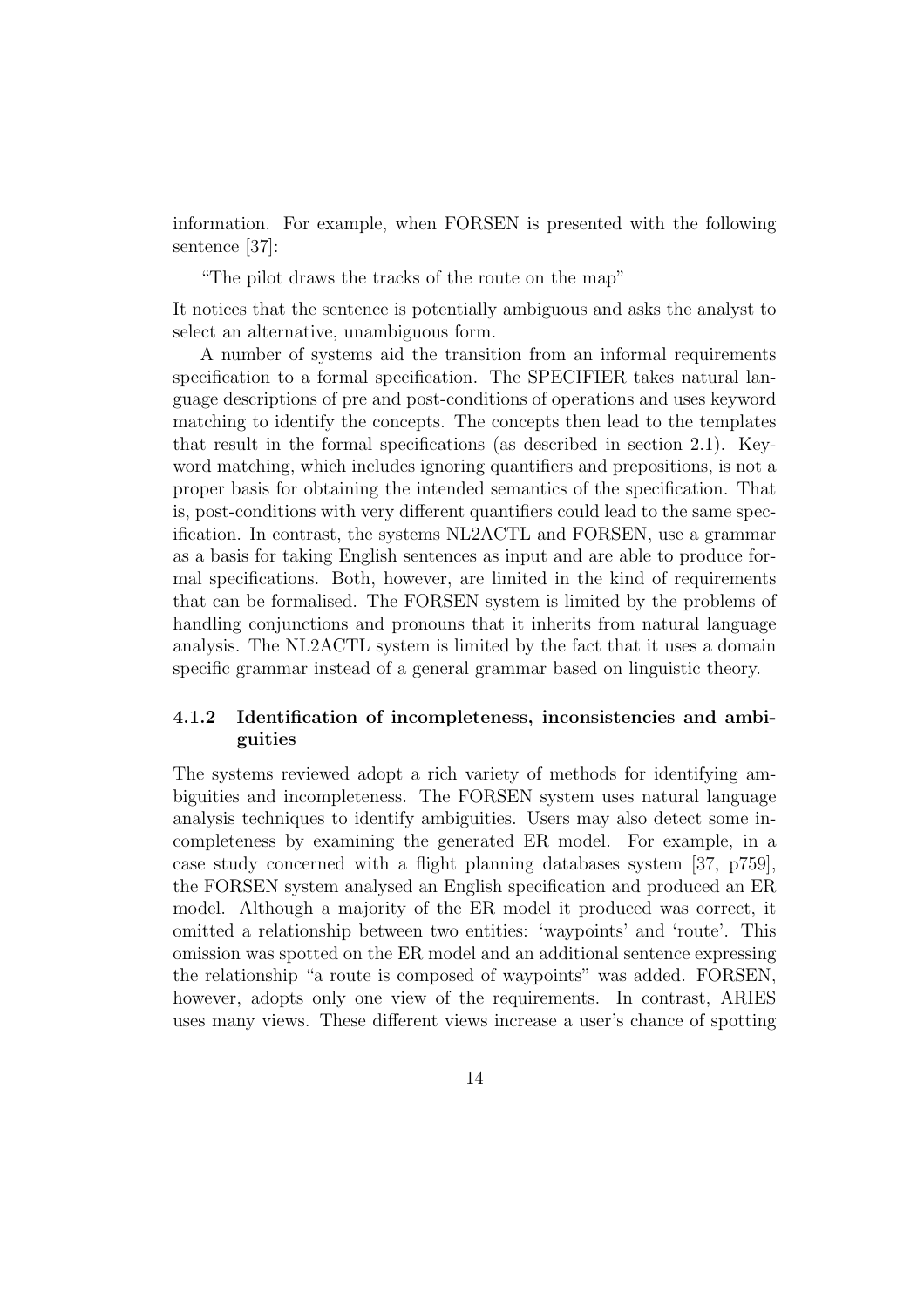inconsistencies and incompleteness. In addition, ARIES is able to perform consistency checks that ensure a well-formed internal representation.

The SPECIFIER's use of analogy is perhaps the most novel and interesting approach to detecting incompleteness and redundancy. Concepts that are present in the analogous specification but missing in the target specification lead to possible additions to the target specification. Likewise, concepts that are present in the target specification but missing in an analogous specification may be redundant.

In general, all the systems surveyed are weak at detecting inconsistencies that are deeper than simple argument and type checking. Only the RA system uses automatic proof procedures in an attempt to identify constraints that are violated. None of them, however, attempt to obtain logical consistency across views by using verification techniques.

#### 4.1.3 Kind of specifications generated

The systems reviewed generate the specifications in a wide range of languages. The FORSEN system generates VDM specifications, the NL2ACTL system produces expressions in an action based temporal logic (ACTL), and the SPECIFIER produces specifications in a Larch-like formal language.

Semi-formal specifications are also recognised as important views of requirements. The FORSEN system produces entity relationship models and the ARIES system produces graphs of related objects (the event taxonomy presentation).

The range of problems that can be specified are, however, limited. The FORSEN system only generates a pre-defined range of common specifications while the NL2ACTL system is limited by the domain specific grammar that it adopts. Fortunately, the SPECIFIER system offers some hope in that the range of specifications generated may broaden as the base of analogous problems increases.

### 4.2 A new architecture for obtaining formal specifications

Given the strengths and weaknesses of the reviewed systems, what sort of system seems possible at present? Figure 3 proposes an architecture that is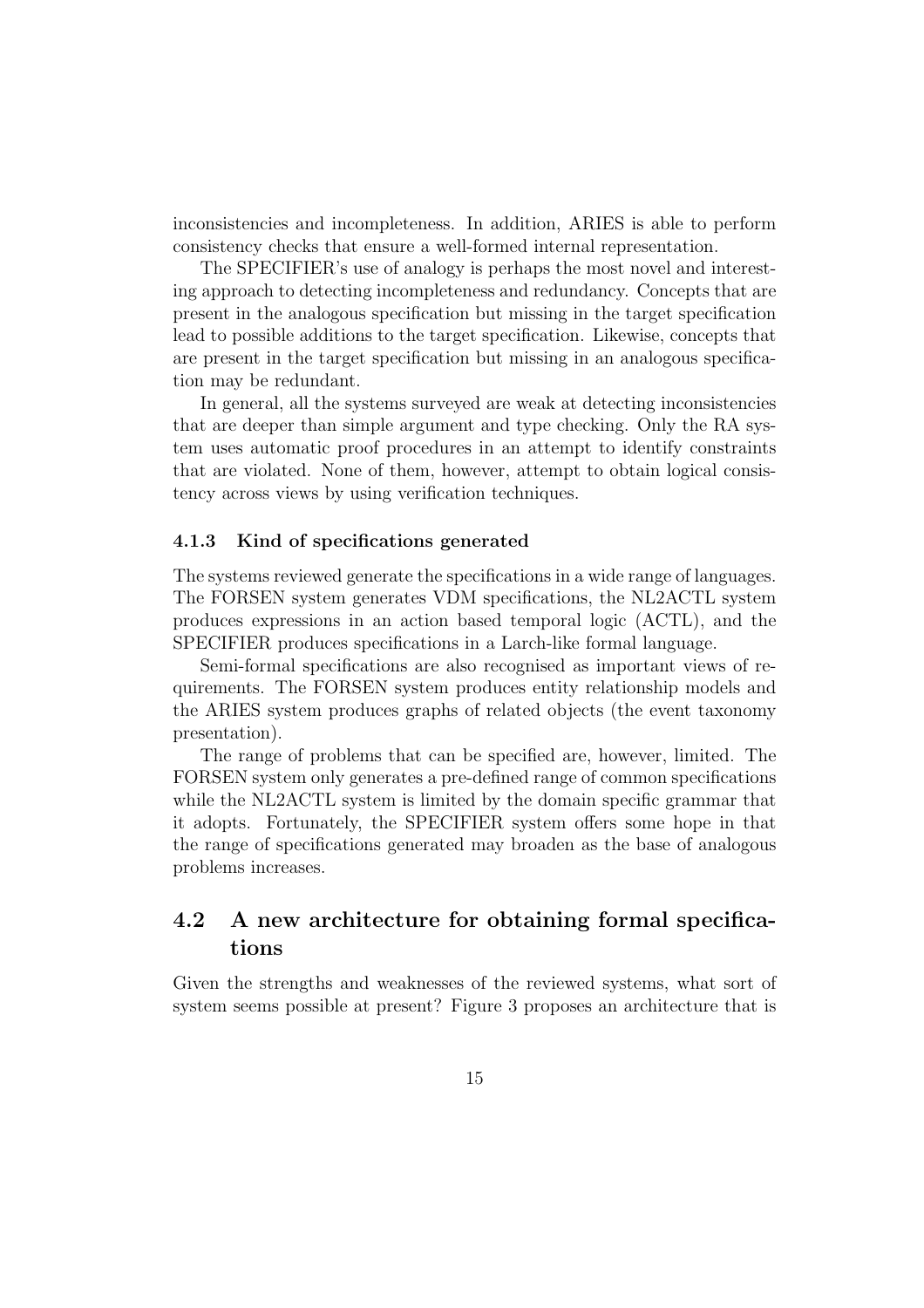based on the strengths of the reviewed systems.<sup>3</sup>



Figure 3: Architecture of Future Systems

We believe that such a system would offer more complete support for developing formal specifications. First, an analyst could provide a range of input, from unstructured natural language to highly structured graphical objects. These different views of the functional requirements are mapped to a single internal representation. The process of mapping to a single consistent representation should lead to the identification of inconsistencies within the graphical and natural language components as well as between them. One can expect this because the different views often model parts that overlap and can therefore be used to cross-check each other once mapped to a common representation. In practice, appropriate general invariants, and heuristics for carrying out proofs need to be developed so that today's theorem provers can carry out automatic consistency checks. Failure to formally show or derive a common consistent view may also lead to the identification of incompleteness

<sup>&</sup>lt;sup>3</sup>Given the focus of the paper, the figure omits other important aspects of requirements engineering such as history and viewpoint maintenance that are addressed by other authors.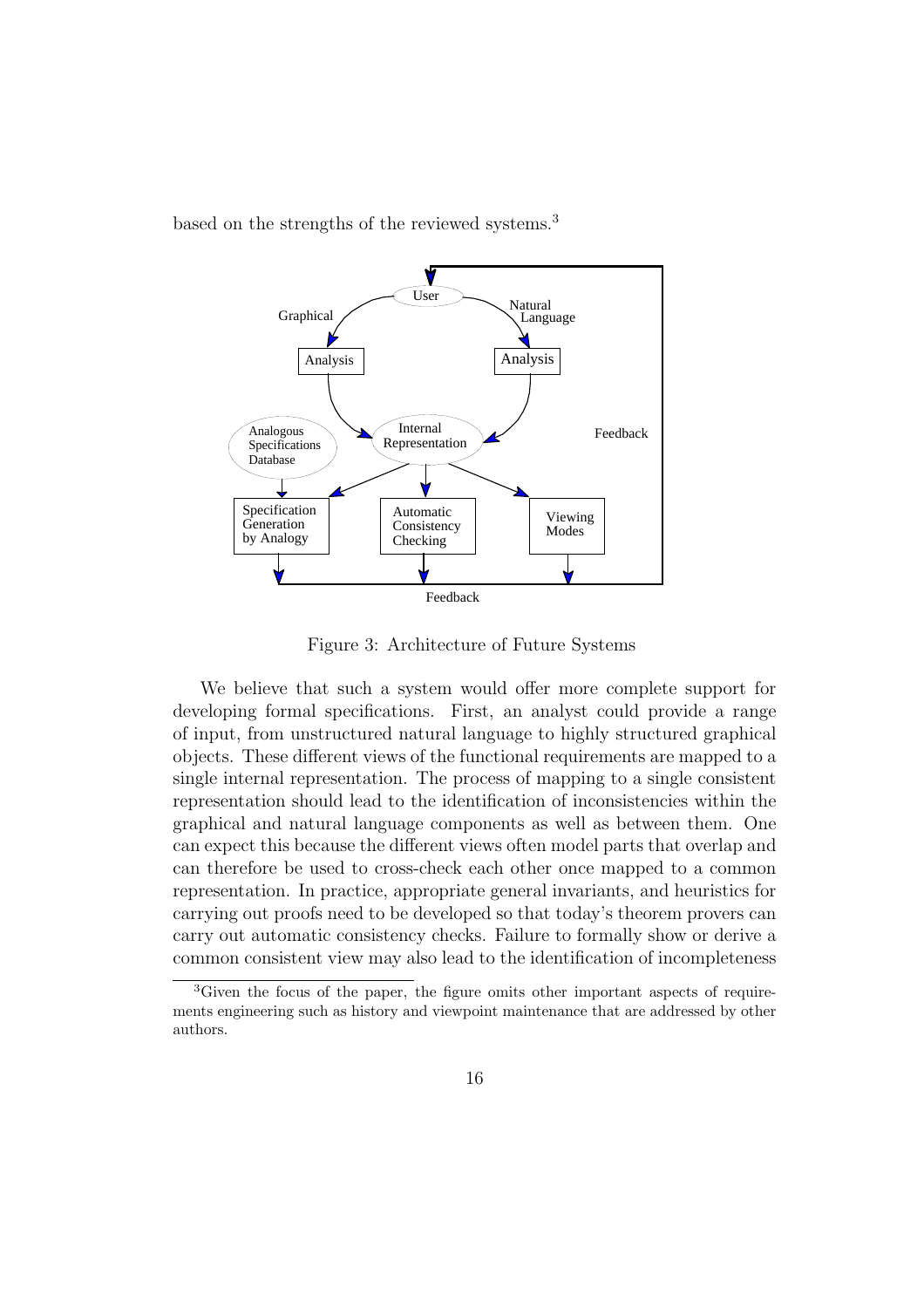or conflicts between the initial views.

The proposed architecture is not meant to implicitly suggest that all requirements can be mapped to a common representation, or that all aspects of the different views can be mapped to a common representation. Instead, given that we are concentrating on a subset of the requirements, most of which will eventually map to a single language (the formal language or eventually the implementation language), the architecture attempts to exploit the common ground covered by the different views of requirements that are available.

The use of analogy in the architecture has several merits (as demonstrated by the SPECIFIER system):

- Incomplete and redundant parts of formal specifications may be identified.
- Reusability of specifications should be increased.
- The range of specifications covered would improve incrementally as new specifications are added to the system.

To facilitate the use of such an architecture for large specifications, both the database of analogous specifications and the developing specification need to be organised in abstract hierarchies. This should be possible since one of the claimed benefits of formal methods is that if abstract, implicit specifications are adopted, one can obtain specifications that are more concise. These specifications can then be used as a basis for more detailed designs, which in turn, eventually lead to code. Thus, the architecture should inherit the kind of scalability and modularity benefits of formal specifications that have been demonstrated by the use of box methods in the cleanroom model [20].

This architecture is, of course, our vision of a system for aiding the development of formal specifications. However, this still begs the question:

#### Is it feasible ?

The architecture is based primarily on individual components borrowed from other systems that have been demonstrated by prototypes. So there is at least some evidence that the individual components are feasible. Thus graphical representations together with their analysis are used in ARIES, natural language techniques are adopted in FORSEN, and the use of analogy was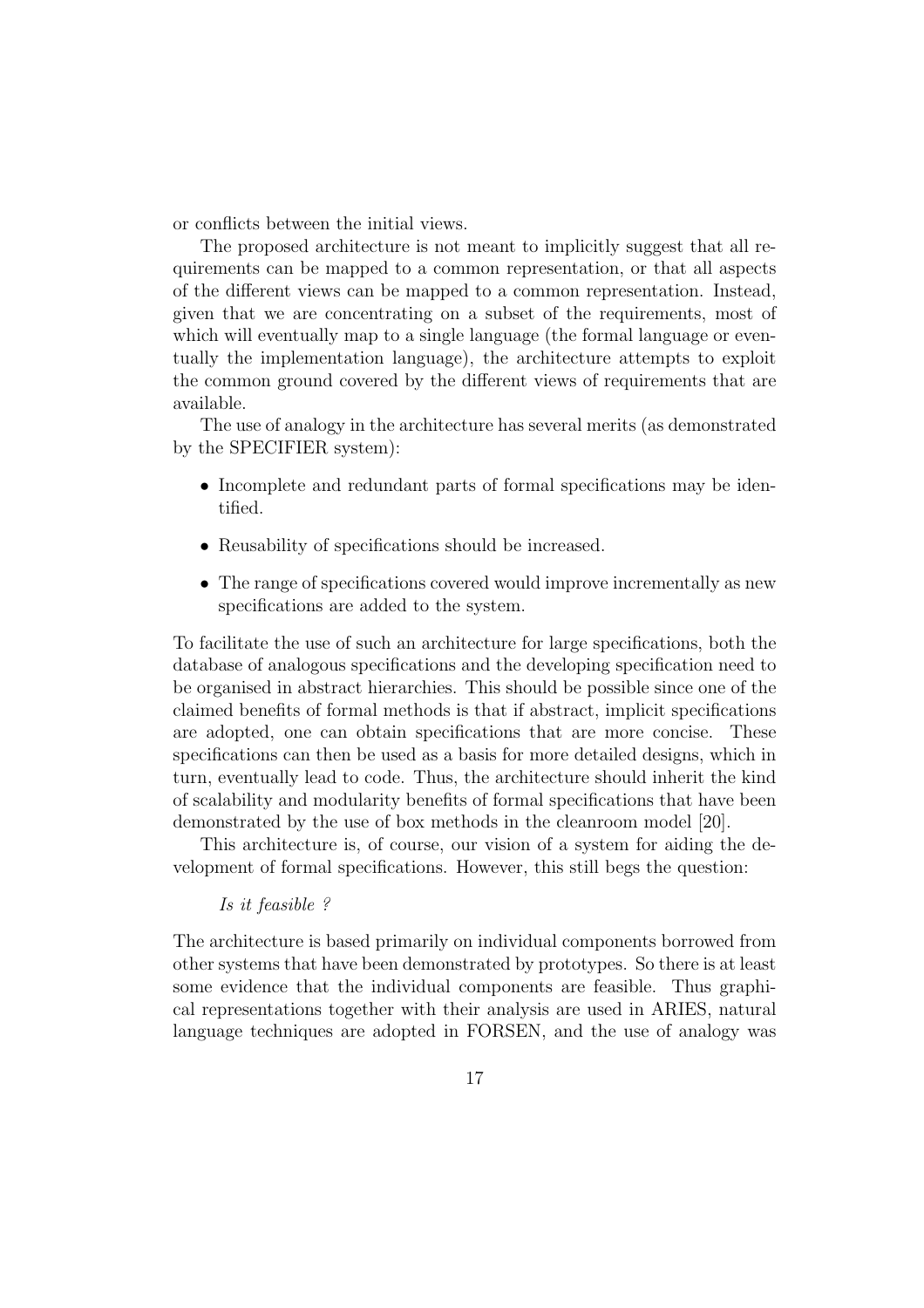demonstrated in the SPECIFIER. The extent to which the components can be combined as envisioned, depends on the feasibility of the interfaces between the different views and representations. Although the work on ARIES and FORSEN provide some evidence that both graphical and natural language can be mapped to a suitable logical representation, there is no practical evidence that one can proceed further and identify a consistent view from different views in a manner that can provide useful feedback for an analyst. There is, however, some research that shows how formal operation refinement principles can lead to proof obligations that help in identifying inconsistencies and incompleteness [1]. At a minimum, such work can be expected to lead to consistency checks that could be carried out across different views.

Finding a consistent view also requires reasoning about properties of objects that are represented in both the linguistic and the graphical domains. Bearing in mind that the different views may not correspond, there may be objects in one view that may not have related objects in another view. This necessitates an extended theory of reasoning that operates over domains whose objects are related by a partial mapping. Such theories are being developed by researchers interested in producing multi-modal explanations (e.g., [3]). One possible theory that is being considered for the architecture is an extension of Montague semantics [10] with a coordination structure that unifies the semantics of natural language and graphical expressions [32].

To conclude, this paper has attempted to bring together research aimed at developing tools for obtaining formal specifications from informal specifications. It proposes an architecture for aiding the development of formal specifications that builds on the strengths of previous systems. We hope that others can benefit by comparing their architectures with the one we envision and are developing.

## Acknowledgements

We are grateful to the anonymous referees, whose comments have improved the discussion section of the paper.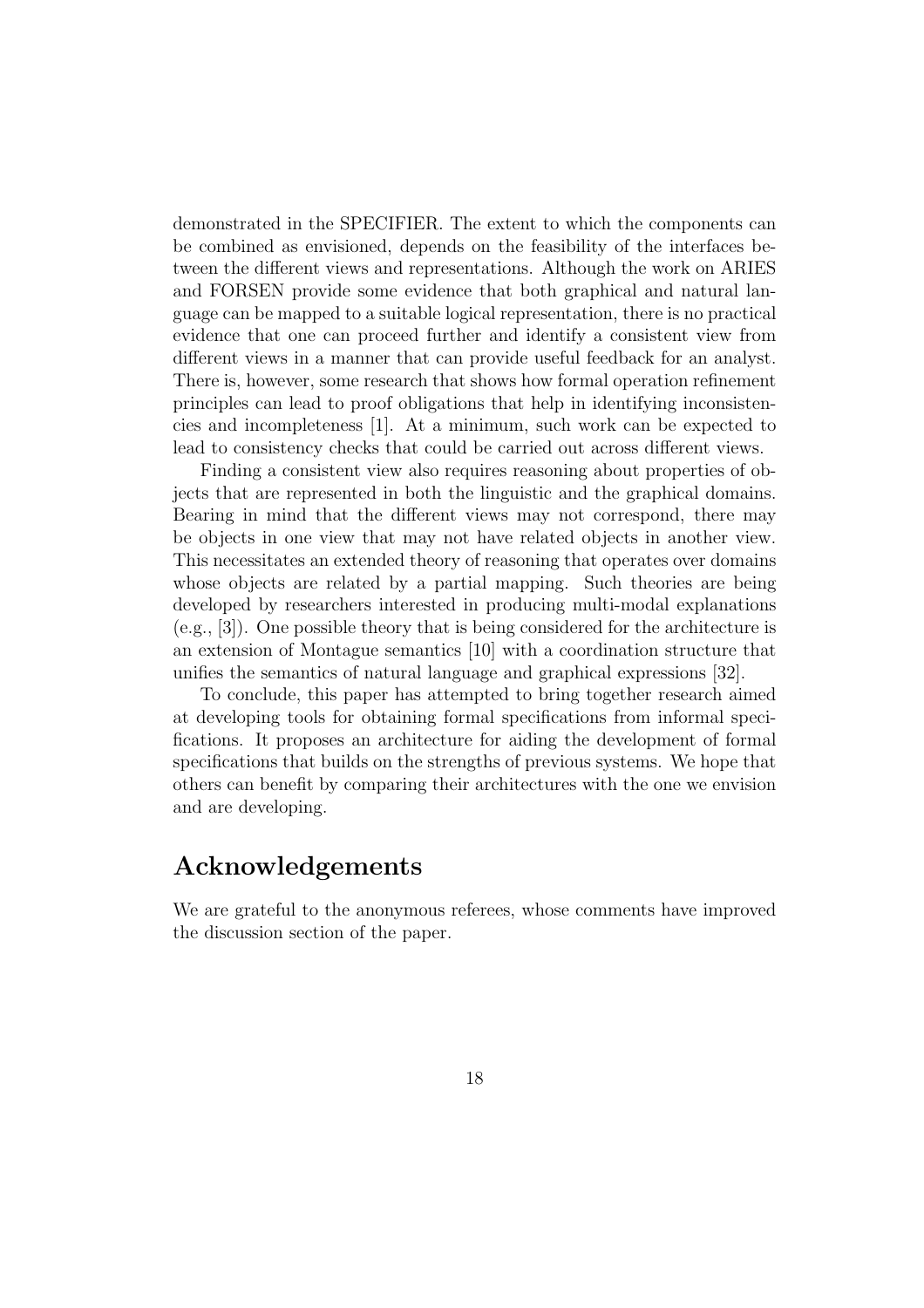## APPENDIX A

The following summarises are meant to give a very brief indication of past and present research on systems that take informal specifications as input and attempt to aid the transition to a more precise specification. Readers should consult the given references for more details.

#### SAFE [5, 4]

Historically, SAFE was one of the first systems to attempt to produce formal specifications from informal specifications. It took as input, a procedure written in natural language and attempted to produce a formal and complete version of the procedure in a language known as AP2. SAFE was developed at a time when both formal methods and natural language analysis techniques were in their infancy.

The input therefore consisted of pre-parsed sentences and the output consisted of operational procedures instead of the kind of implicit specifications encouraged by today's formal methods.

#### SPAN [28]

The SPAN system aims to analyse functional specifications written in natural language in order to identify any ambiguities, inconsistencies and incompleteness.The mechanisms used to detect ambiguities are the use of a dictionary, a grammar and a set of specific rules based on experience. However, the system appears to rely heavily on the rules to propose inconsistencies and ambiguities. For example, one rule states that each sentence containing a preposition is ambiguous. The output produced by SPAN consists of case frames.

#### SPECIFIER [24]

The SPECIFIER takes a user's informal specification and identifies the concepts in the natural language text. The identified concepts are then used to retrieve associated structure templates and specification schemas. The specification schemas are filled to produce the formal specifications. If no pre-defined specification schemas are identified, it attempts to uses analogy to obtain specifications.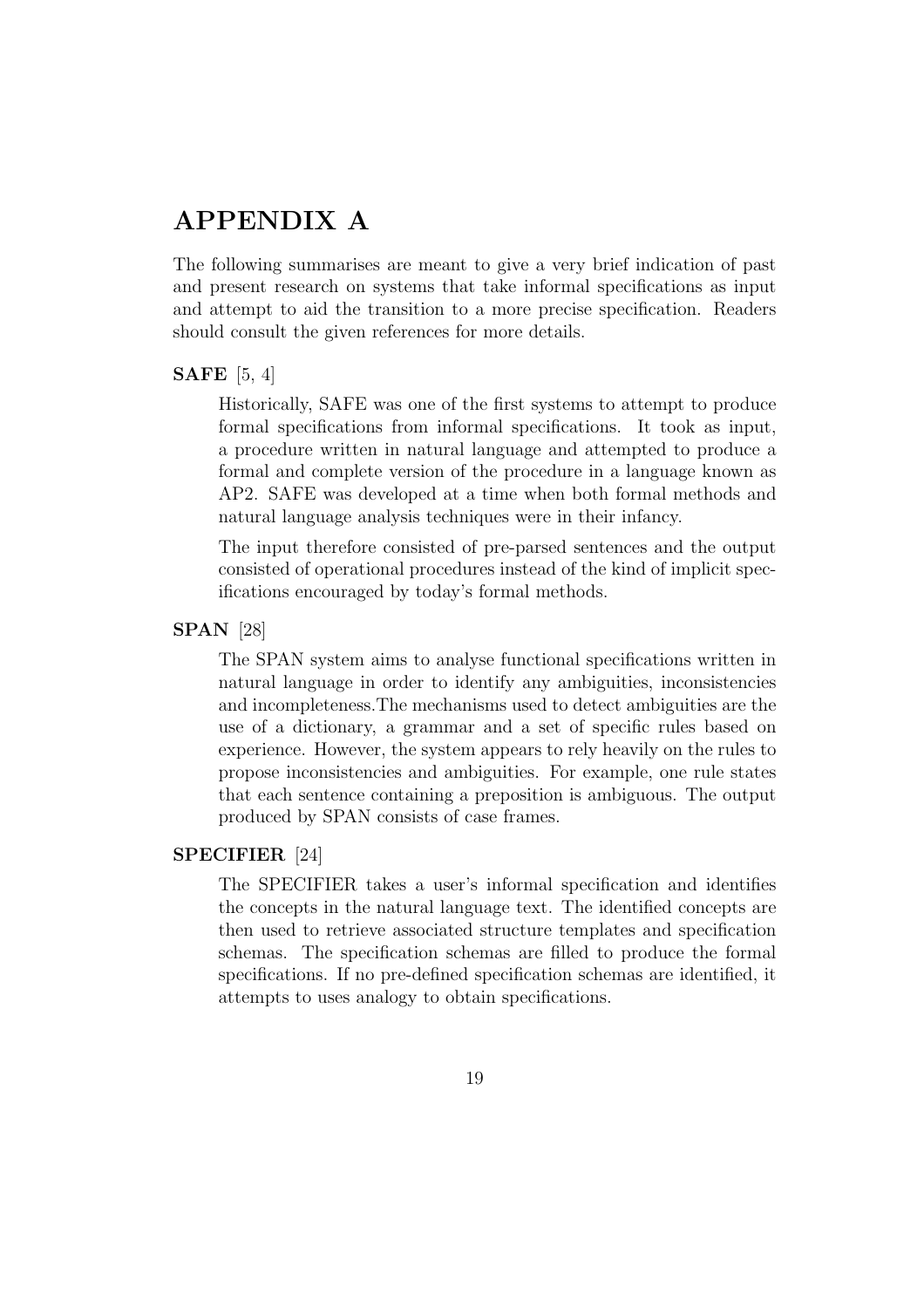#### Requirements Apprentice [30]

The Requirements Apprentice (RA) uses the notion of cliché to define proto-typical knowledge and expectations for domains, needs, and types of systems. The RA's attempts at filling appropriate cliché's result in the identification of missing information, identification of ambiguities, and consistency checking. The adoption a list of pending issues enables an analyst to add requirements as they evolve. The RA also adopts a reasoning component that enables the identification of some types of conflicts.

#### ARIES [17, 16]

ARIES allows a user to represent information using different representations. It enables a user to view the knowledge using different views and therefore enables users to detect ambiguities, inconsistency, and incompleteness based on the different views.

#### NL2ACTL [11]

NL2ACTL is developed for reactive system. It takes informal English sentences as input and uses a domain specific grammar to generate statements in an action based specification language known as ACTL. The grammar is developed so as to enable the completion of "common" user sentences so that well-formed ACTL formulae are produced.

#### FORSEN [37]

FORSEN takes restricted English sentences as input and uses natural language understanding techniques in an attempt to identifies ambiguities and obtain a logical interpretation of the sentences. After the sentence have been analysed and their meaning established, it produces an entity relationship model. The entity relationship model is then used as a basis for producing VDM data types. These data types can then be used to instantiate a number of pre-defined schemas to produce a limited range of VDM specifications.

#### Macias and Pulmans' Approach [21]

Macias and Pulman propose an approach that encourages the production of natural language specifications that are simpler and more structured. They provide a structure-editor like system that enables one to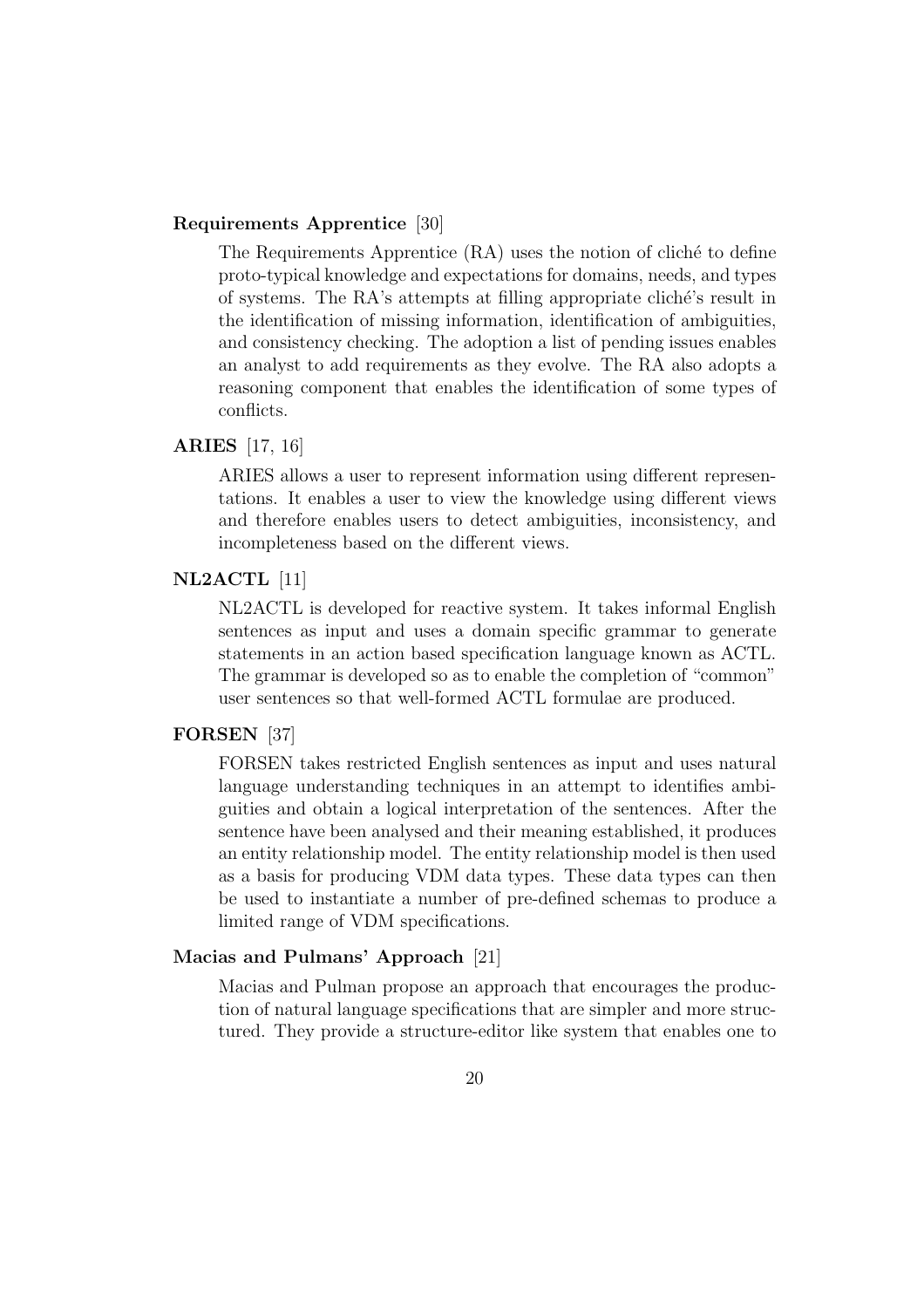provide sentences depending on key constructs such as "before", "if", "when", etc. The sentences are then translated to a logical form using the natural language processing system known as CLARE [2]. As with the FORSEN system, when ambiguous sentences are given, several logical interpretations result and are presented to the user. Although, the system does not generate formal specifications, this research presents an interesting approach at bridging the gap between informal and formal specifications.

## References

- [1] M. Ainsworth, S. Riddle, and P. Wallis. Formal validation of viewpoint specifications. Software Engineering Journal, 11:58–66, January 1996.
- [2] H. Alshawi et al. CLARE: a Contextual Reasoning and Cooperative Response Framework for the Core Language Engine. SRI International, December 1992.
- [3] E. André and T. Rist. Referring to world objects with text and pictures. In Proc. International Conference on Computational Linguistics, pages 530–534, Kyoto, Japan, 1994. Association of Computational Linguistics.
- [4] R. Balzer. A 15 year perspective on automatic programming. IEEE Transactions on Software Engineering, SE-11(11):1257–1268, 1985.
- [5] R. Balzer, N. Goldman, and D. Wile. Informality in program specification. IEEE Transactions on Software Engineering, SE-4(2):94–103, 1978.
- [6] T.E. Bell, D.C. Bixler, and M.E. Dyer. An extendable approach to computer-aided software requirements. IEEE Transactions on Software Engineering, SE-3(1):49–60, 1977.
- [7] B. Cohen. Justification of formal methods for system specification. Software Engineering Journal, 4(1):26–35, January 1989.
- [8] D. Craigen, S. Gerhart, and T. Ralston. An International Survey of Industrial Applications of Formal Methods, Vols 1 and 2. National In-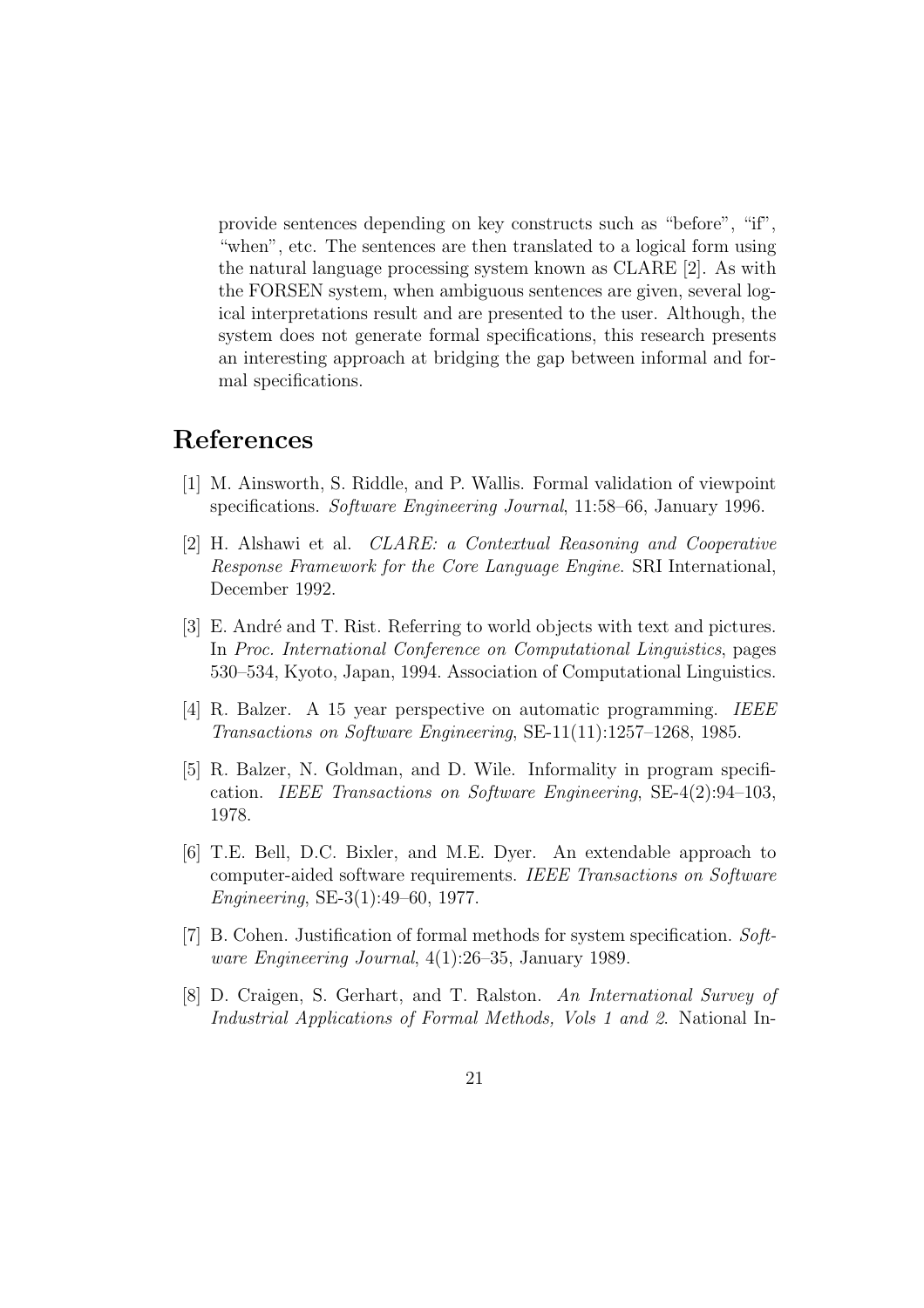stitute of Standards and Technology, U.S. Department of Commerce, March 1993.

- [9] J. Dick and J. Loubersac. Integrating structured and formal methods: A visual approach to VDM. In Third European Software Engineering Conference, LNCS 550, pages 37–59, 1991.
- [10] D. R. Dowty, R. E. Wall, and S. Peters. Introduction to Montague semantics, volume 11 of Studies in Linguistics and Philosophy. D. Reidel Publishing Company, P.O.Box 17, 3300 AA Dordrecht, Holland, 1981.
- [11] A. Fantechi et al. Assisting requirement formalization by means of natural language translation. Formal Methods in System Design, 4(3):243– 263, 1994.
- [12] M.D. Fraser, K. Kumar, and V.K. Vaishnavi. Strategies for incorporating formal specifications in software development. CACM, 37:74–86, 1994.
- [13] C. Green et al. Report on a knowledge-based software assistant. In C. Richard and R. Waters, editors, Reading in Artificial Intelligence and Software Engineering. Los Altos, CA: Morgan Kaufmann, 1986.
- [14] J.V. Guttag, J.J. Horning, and J.M.Wing. Larch in five easy pieces. Digitial Equipment Corporation, Palo Alto, CA, 1985.
- [15] V. Hunt and A. Zellweger. The FAA's advanced automation system: Strategies for future air traffic control systems. IEEE Computer, 20:19– 32, February 1987.
- [16] W.L. Johnson, K.M Benner, and D.R. Harris. Developing formal specifications from informal requirements. IEEE Expert, pages 82–90, August 1993.
- [17] W.L. Johnson, M.S. Feather, and D.R. Harris. Representation and presentation of requirements knowledge. IEEE Transactions on Software Engineering, 18(10):853–869, 1992.
- [18] C.B. Jones. Systematic Software development using VDM. Prentice Hall International, 1990.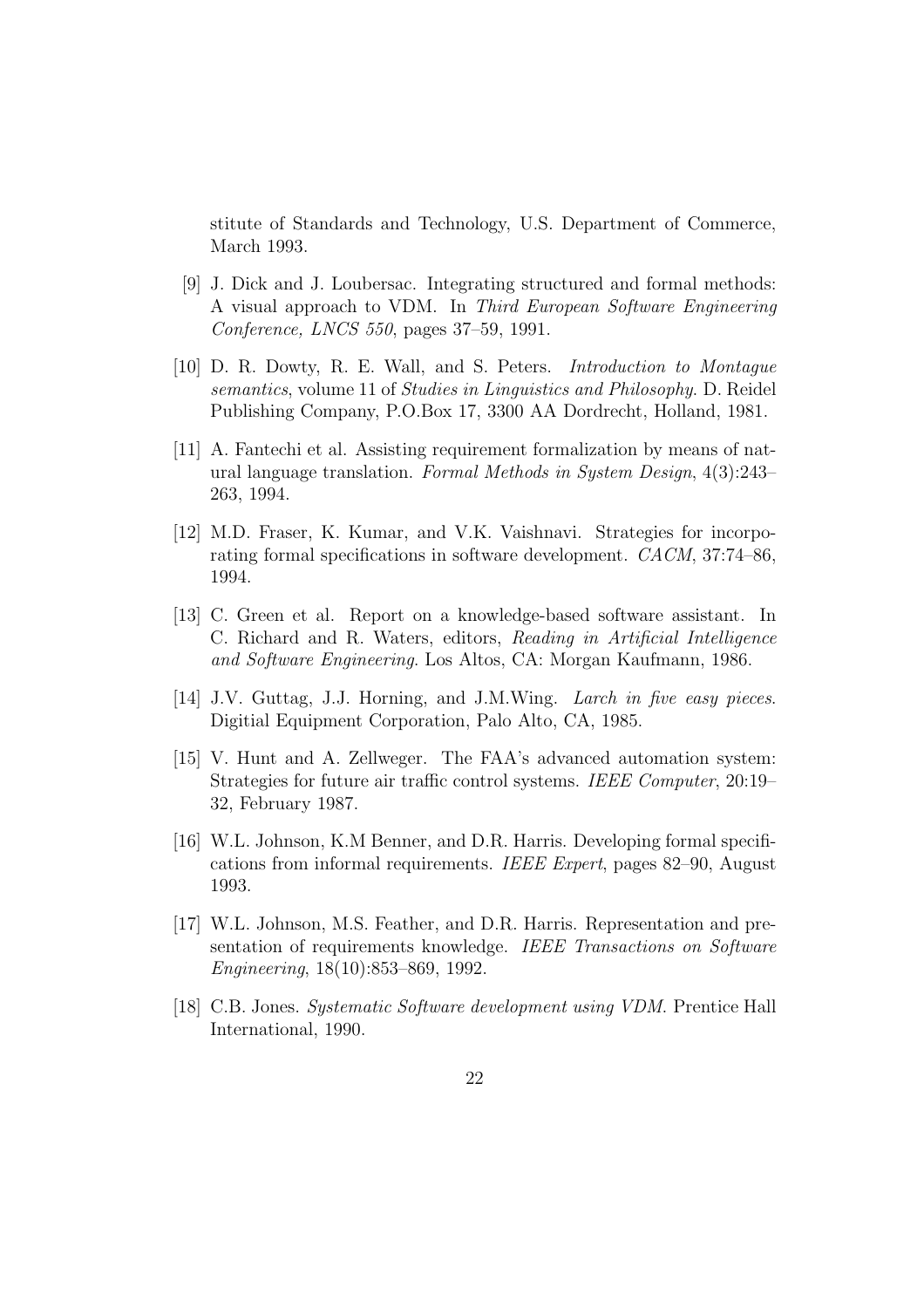- [19] J. Kolodner. Case-based reasoning. Morgan Kaufmann Publishers, Inc., U.S.A, 1993.
- [20] R.C. Linger. Cleanroom process model. IEEE Software, 11:50–58, March 1994.
- [21] B. Macias and S.G. Pulman. A method for controlling the production of specifications in natural language. The Computer Journal, 38(4):310– 318, 1995.
- [22] M. Marino. PGDE: Process grammar development environments, user manual. Technical Report AITech TR1/92-PGDEUM, Pisa, 1992.
- [23] M. McCord. Natural language processing in Prolog. In A.Walker, editor, A logical approach to expert systems and natural language processing Knowledge systems and Prolog, pages 391–402. Addison-Wesley Publishing company, 1990.
- [24] K. Miriyala and M.T. Harandi. Automatic derivation of formal software specifications from informal descriptions. IEEE Transactions on Software Engineering, 17(10):1126–1142, 1991.
- [25] P. Nico, J.V. Katwijk, and T. Hans. Applications and benefits of formal methods in software development. Software Engineering Journal, 7(5):335–346, September 1992.
- [26] R. De Nicola and F.W. Vaandrager. Action versus state based logics for transmission systems. In Lecturere Notes in Computer Science 469, pages 407–419. Springer-Verlag, 1991.
- [27] F. Polack, M. Whiston, and K. Mander. The SAZ project: Integrating SSADM and Z. Lecture Notes in Computer Science, 670:541–557, 1993.
- [28] S.G. Presland. The analysis of natural language requirements documents. PhD thesis, University of Liverpool, 1986.
- [29] H.B. Reubenstein. Automatic acquisition of evolving informal description. PhD thesis, MIT Artificial Intelligence Laboratory, 1990.